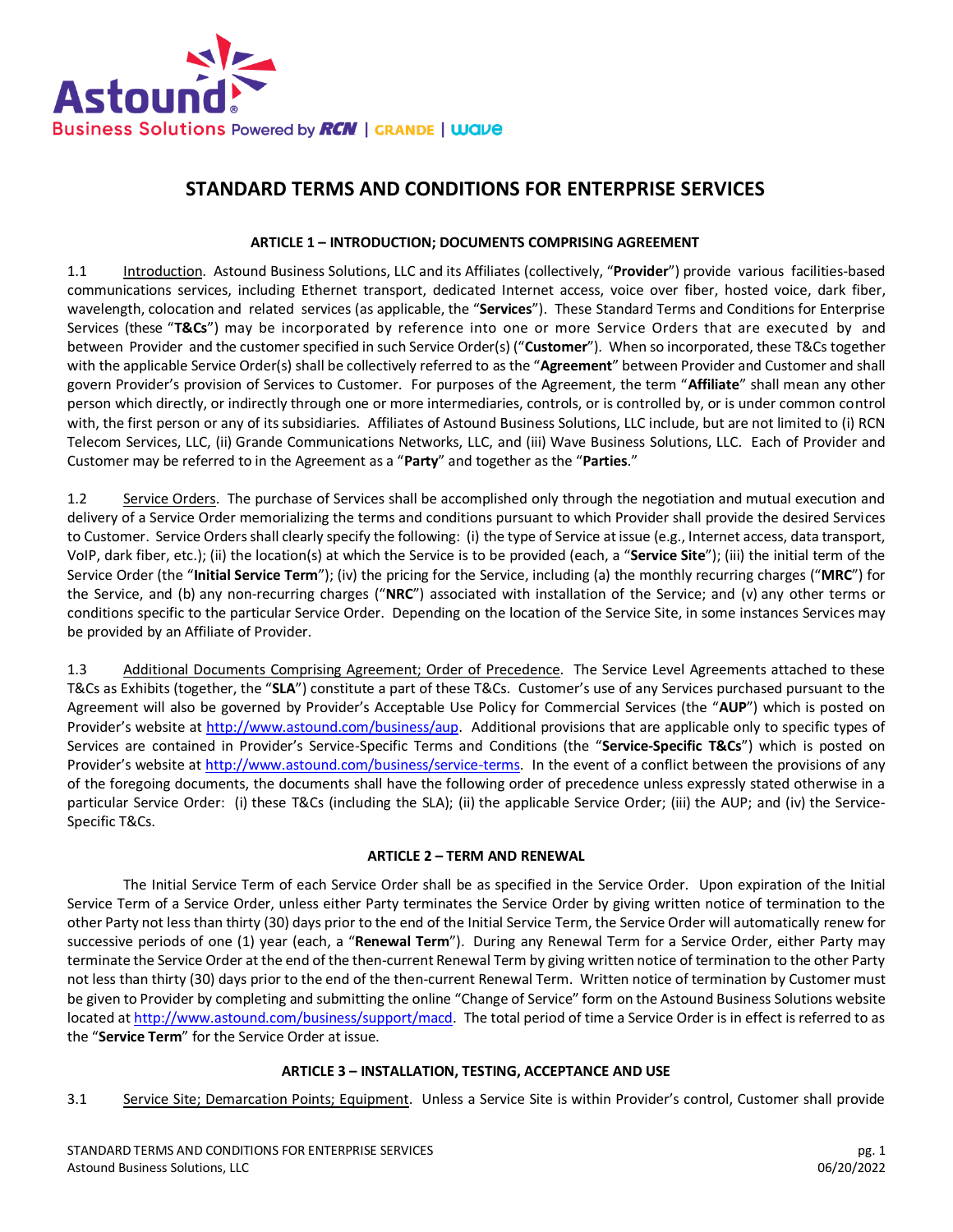

Provider with access to the Service Site as and to the extent reasonably necessary for Provider to install, test, inspect and maintain the Service(s) ordered during the Service Term. Unless otherwise stated in a Service Order: (i) Provider shall be solely responsible for the provision, operation and maintenance of all equipment and facilities (the "**Provider Equipment**") necessary to connect Provider's network facilities to the Customer demarcation point(s) at the Service Site (the "**Demarcation Point(s)**"); and (ii) Customer shall be solely responsible for the provision, operation and maintenance of all equipment and facilities (the "**Customer Equipment**") from the Demarcation Point(s) to Customer's internal network. Unless a Service Site is within Provider's control, Customer shall be responsible for maintaining appropriate conditions at the Service Site, including HVAC, electrical power, and security. Title to the Provider Equipment shall at all times remain vested in Provider. Customer shall not re-arrange, disconnect, tamper with, attempt to repair, or otherwise interfere with the Provider Equipment, nor shall Customer permit any third party to do so.

3.2 Testing, Acceptance and Service Commencement Date. Provider shall use commercially reasonable efforts to install the Services consistent with Provider's usual and customary installation timeline, and shall endeavor to keep Customer regularly informed regarding installation progress. Provider shall notify Customer when a Service has been installed and is ready for testing and use. Customer may, at Customer's option, participate in Provider's final testing of the Service. For Services having a committed bandwidth, the committed information rate shall be measured at the Ethernet layer and includes the Ethernet frame itself. The Initial Service Term for the Service at issue shall commence on the date on which the Service has been installed, tested and is active and available for use by Customer (the "**Service Commencement Date**"). Customer shall have a period of five (5) business days after the Service Commencement Date in which Customer may notify Provider that the Service at issue is not functioning properly. If Customer notifies Provider of problems with a Service pursuant to this Section 3.2, Provider shall investigate and correct same and the Service Commencement Date shall be revised to be the first calendar day after the date on which Provider has corrected the problems. Unless Customer delivers notification of problems to Provider within the time period set forth above, Customer shall be deemed to have accepted the Service at issue and to have confirmed that the Service has been installed and is functioning properly as of the Service Commencement Date.

3.3 No Sub-Licensing; Non-Compete. Any Services provided to Customer pursuant to the Agreement are for the sole benefit of Customer. Customer shall not grant to any third party the right to use any of the Services, regardless of whether such grant were to take the form of a license, sublicense, lease, sublease, or any other form. Nor shall Customer use the Services for commercial purposes that are competitive with Provider's business (e.g., use the Services to sell Internet access services, point-topoint data transport services, VoIP services, etc., to third parties within Provider's service area).

# **ARTICLE 4 – PAYMENT AND BILLING**

4.1 Invoicing. All amounts owed by Customer to Provider under the Agreement shall be collectively referred to as "**Fees**." Provider shall begin billing Customer for the MRC applicable to a Service as of the Service Commencement Date. Invoices shall be delivered monthly, and shall be paid by Customer within thirty (30) days of receipt. Fixed Fees shall be billed in advance and usage-based Fees shall be billed in arrears. Fixed fees for any partial month shall be pro-rated. For Services having an NRC, unless otherwise stated in the Service Order, Provider shall invoice Customer for the NRC upon full-execution of the Service Order. Except for amounts disputed in good faith by Customer pursuant to Section 4.2 below, past due amounts shall bear interest in the amount of 1.5% per month, or the highest amount allowed by law, whichever is lower.

4.2 Disputed Invoices. If Customer in good faith disputes any portion of a Provider invoice, Customer shall pay the undisputed portion of the invoice and submit written notice to Provider regarding the disputed amount, which notice shall include documentation supporting the alleged billing error (each such notice, a "**Fee Dispute Notice**"). A Fee Dispute Notice must be submitted to Provider within thirty (30) days from the date the invoice at issue is received by Customer. Customer waives the right to dispute any Fees not disputed within such thirty (30) day period. The Parties shall negotiate in good faith to attempt to resolve any such disputes within sixty (60) days after Customer's delivery of the applicable Fee Dispute Notice. Fee disputes unresolved within that time period shall be resolved by the mediation and arbitration procedures set forth in Sections 11.3 and 11.4 below.

4.3 Applicable Taxes. All charges for Services set forth in Service Orders are exclusive of Applicable Taxes (as defined below). Except for taxes based on Provider's net income or taxes for which Customer possesses a valid exemption certificate,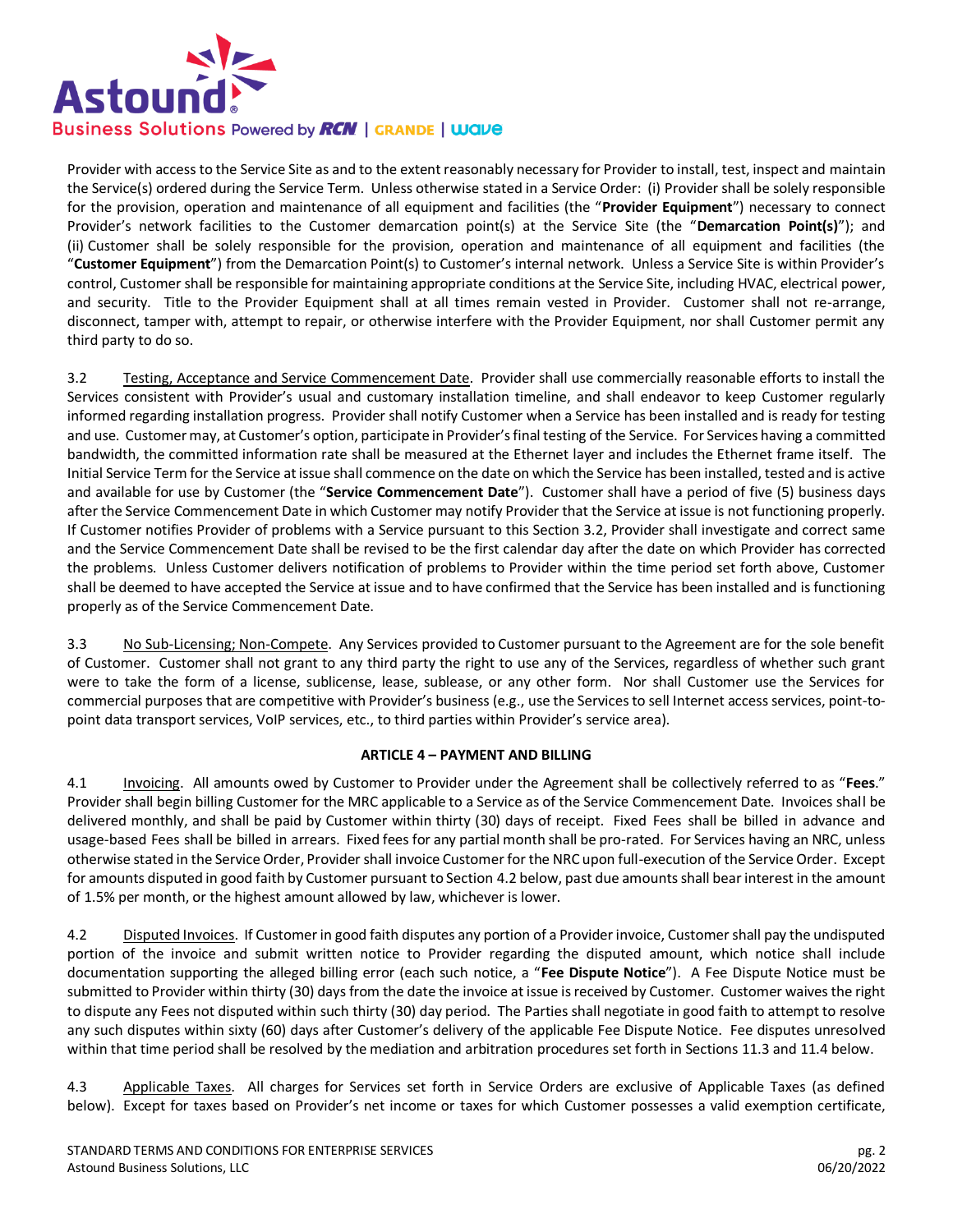

Customer shall be responsible for payment of all applicable taxes and regulatory fees, however designated, that arise in any jurisdiction, including, without limitation, value added, consumption, sales, use, gross receipts, excise, access, bypass, or other taxes, fees, assessments, duties, charges or surcharges, that are imposed on, incident to, or based upon the provision, sale, or use of the Service(s) (collectively "**Applicable Taxes**"). The Applicable Taxes will be individually identified on invoices. If Customer is entitled to an exemption from any Applicable Taxes, Customer is responsible for presenting Provider with a valid exemption certificate (in a form reasonably acceptable to Provider). Provider will give prospective effect to any valid exemption certificate provided in accordance with the preceding sentence.

# **ARTICLE 5 – DEFAULT AND REMEDIES**

5.1 Customer Default. Each of the following shall constitute a default by Customer under the Agreement (each a separate event of "**Default**"): (i) if Customer fails to pay any undisputed Fees when due, the failure of Customer to cure same within ten (10) days after receiving written notice from Provider regarding such failure to pay; (ii) if Customer fails to comply with any other material provision of the Agreement, the failure of Customer to cure same within thirty (30) days of receiving written notice from Provider regarding such non-compliance; or (iii) if Customer files or initiates proceedings, or has proceedings initiated against it, seeking liquidation, reorganization or other relief (such as the appointment of a trustee, receiver, liquidator, custodian or other such official) under any bankruptcy, insolvency or other similar law, and the same is not dismissed within sixty (60) days.

5.2 Remedies for Customer Default. In the event of a Default by Customer under the Agreement, Provider may, at its option: (i) suspend any applicable Services until such time as the Customer Default has been corrected (provided, however, that any suspension shall not relieve Customer's on-going obligation to pay Provider all Fees and other amounts due under the Agreement as if such suspension of Services had not taken place); (ii) terminate the applicable Service(s) and/or the applicable Service Order(s); (iii) after the occurrence of any two Customer Defaults in any twelve (12) month period, terminate all Service Orders entered into with Customer; and/or (iv) pursue any other remedy available to Provider under the Agreement or applicable law. In the event of early termination for Customer Default pursuant to this Section 5.2, Customer shall pay to Provider the Termination Charge described in Section 6.3 below.

5.3 Provider Default. Each of the following shall constitute a Default by Provider under the Agreement: (i) if Provider fails to comply with any material provision of the Agreement other than provisions of the SLA, the failure by Provider to cure same within thirty (30) days of receiving written notice from Customer regarding such non-compliance; or (ii) Provider files or initiates proceedings, or has proceedings initiated against it, seeking liquidation, reorganization or other relief (such as the appointment of a trustee, receiver, liquidator, custodian or other such official) under any bankruptcy, insolvency or other similar law, and the same is not dismissed within sixty (60) days.

5.4 Remedies for Provider Default. In the event of a Default by Provider under the Agreement Customer may, at its option: (i) terminate the applicable Service(s) and/or the applicable Service Order(s); and/or (ii) pursue any other remedy available to Customer under the Agreement or applicable law. Early termination by Customer shall be accomplished by providing termination notice to Customer's account manager and to the notice address specified in Article 13 below. In the event of early termination for Provider Default pursuant to this Section 5.4, Provider shall reimburse Customer for any pre-paid, unused monthly service Fees attributable to the terminated Service(s) and/or Service Order(s), and Customer shall have no further liability to Provider for the terminated Service(s) and/or Service Order(s). Early termination by Customer pursuant to this Section 5.4 shall not relieve Customer of its obligations to pay all Fees incurred prior to the early termination date.

# **ARTICLE 6 – EARLY TERMINATION & PORTABILITY**

6.1 Early Termination for Customer Convenience. Customer may, at any time after executing a Service Order, discontinue one or more of the Services ordered and/or terminate the Service Order by giving at least thirty (30) days' advance written notice to Provider by completing and submitting the online "Change of Service" form on the Astound Business Solutions website located at [http://www.astound.com/business/support/macd.](http://www.astound.com/business/support/macd) Any early termination of a Service pursuant to this Section 6.1 shall be referred to as "**Termination for Customer Convenience**." In the event of Termination for Customer Convenience, Customer shall pay to Provider the Termination Charge described in Section 6.3 below.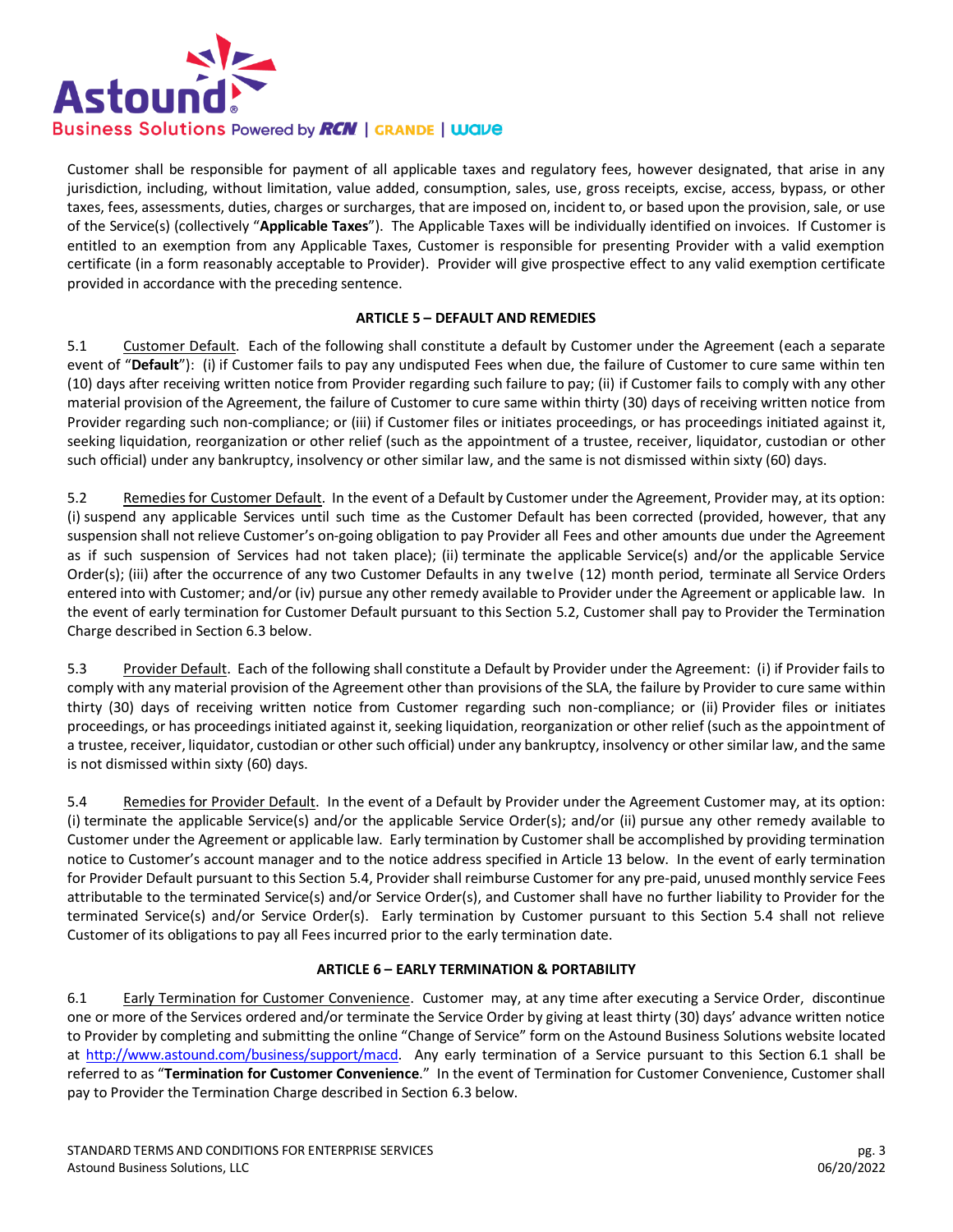

6.2 Early Termination for Default. In accordance with Article 5 above, either Party may elect to terminate one or more Service Orders prior to the scheduled expiration date in the event of an uncured Default by the other Party.

6.3 Termination Charge. In the event of Termination for Customer Convenience pursuant to Section 6.1 above, or termination for Customer Default pursuant to Section 5.2 above, Customer shall pay a Termination Charge to Provider. The "**Termination Charge**" shall equal the sum of the following: (i) all unpaid amounts for Services actually provided prior to the termination date; (ii) any portion of the NRC for the terminated Service(s) that has not yet been paid to Provider; (iii) with respect to off-net Services only, any documented cancellation or termination charges or fees imposed on Provider by any third party in connection with the early termination of the Services; and (iv) one hundred percent (100%) of all remaining MRCs Customer was to pay Provider for the Service during the remainder of the applicable Service Term. If incurred, the Termination Charge will be due and payable by Customer within thirty (30) days after the termination date of the Service at issue. Customer acknowledges that the calculation of the Termination Charge is a genuine estimate of Provider's actual damages and is not a penalty.

6.4 Portability; Substitution of Services. At any time during the Service Term of a Service Order, Customer may elect to substitute new Services for then-existing Services. In such event, Provider will waive the Termination Charge associated with the termination of the then-existing Services as long as: (i) the Fees payable to Provider in connection with the substitute Services are equal to or greater than the Fees of the discontinued Services; (ii) Customer commits to retain the substitute Services for a period equal to or greater than the remainder of the Service Term for the discontinued Services; (iii) Customer pays all applicable installation and other NRCs, if any, for provision of the substitute Services; and (iv) Customer reimburses Provider for all reasonable and documented engineering, installation and construction costs associated with the discontinued Services, calculated on a time and materials basis, that have not already been recovered by Provider by the time of the substitution.

# **ARTICLE 7 – CONFIDENTIAL INFORMATION**

7.1 Definition of Confidential Information. "**Confidential Information**" shall mean all information, including the Agreement, regarding the telecommunications needs of Customer and the Services that Provider offers under the Agreement which is disclosed by one Party ("**Disclosing Party**") to the other Party ("**Receiving Party**"), to the extent that such information is marked or identified as confidential or proprietary or would be reasonably deemed confidential or proprietary given the circumstances surrounding its disclosure. All written or oral pricing and contract proposals, as well as network maps or diagrams exchanged between the Parties shall be deemed Confidential Information, whether or not so designated. The fact that Customer is a customer of Provider shall not be deemed Confidential Information and may be freely disclosed by either Party. Information shall not be deemed Confidential Information if (i) it is independently developed by or for the Receiving Party, (ii) it is lawfully received by the Receiving Party free of any obligation to keep it confidential, (iii) it becomes generally available to the public other than by breach of the Agreement, or (iv) it was known to the Receiving Party prior to the Disclosing Party's disclosure of same.

7.2 Obligations Regarding Confidential Information. Confidential Information is the property of the Disclosing Party and shall be returned to the Disclosing Party upon request. The Receiving Party shall hold all Confidential Information in confidence. The Receiving Party: (i) shall use such Confidential Information only for the purposes of performing its obligations and/or enforcing its rights under the Agreement; (ii) shall reproduce such Confidential Information only to the extent necessary for such purposes; (iii) shall restrict disclosure of such Confidential Information to employees, contractors, advisors or consultants that have a need to know for such purposes (with disclosure to contractors, advisors and consultants being limited to contractors, advisors and consultants that have signed a non-disclosure agreement to protect the Confidential Information of third parties); (iv) shall not disclose Confidential Information to any third party without prior written approval of the Disclosing Party except as expressly provided in the Agreement or as required by law, by court order, by administrative order of an agency having jurisdiction, or in the enforcement of its rights under the Agreement; and (v) shall use at least the same degree of care (in no event less than reasonable care) as it uses with regard to its own proprietary or confidential information to prevent the disclosure, unauthorized use or publication of Confidential Information. In the event a Receiving Party is required to disclose Confidential Information of the Disclosing Party pursuant to law, court order or administrative order of an agency having jurisdiction, the Receiving Party will, if such notice is permitted by law, notify the Disclosing Party of the required disclosure with sufficient time for the Disclosing Party to seek judicial relief from the required disclosure, and reasonably cooperate with the Disclosing Party in any efforts the Disclosing Party may take to obtain protective measures in respect to the required disclosure. The Parties agree that breach of this Article 7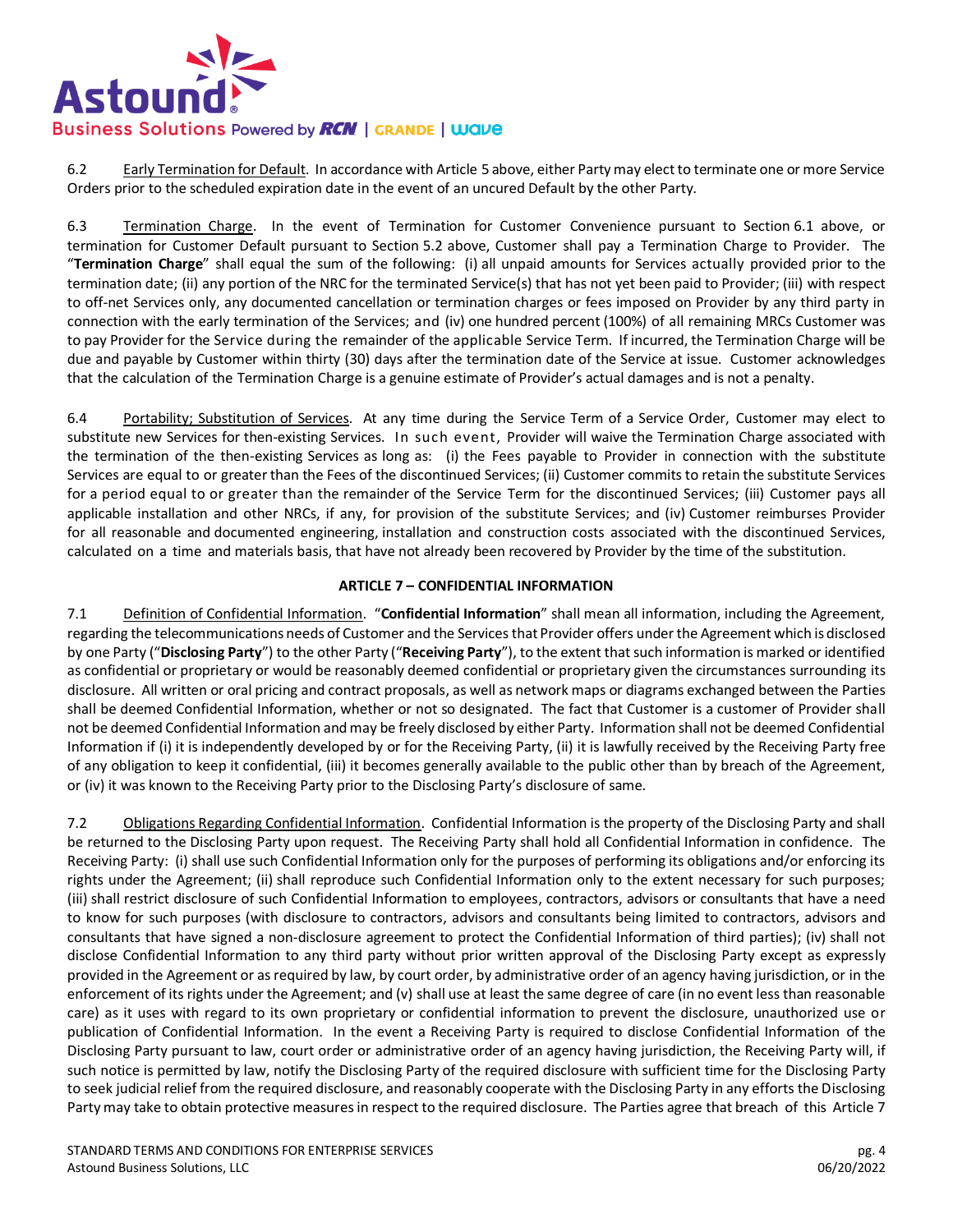

may cause irreparable injury for which monetary damages are not an adequate remedy; accordingly, each Party may seek injunctive relief and any other available equitable remedies to enforce the provisions of this Article 7.

### **ARTICLE 8 – LIMITATION OF LIABILITY**

8.1 General Limitations. Provider shall not be liable for any loss or damage occasioned by a Force Majeure Event. Except as expressly provided to the contrary elsewhere in the Agreement, Provider's aggregate liability for any and all causes and claims arising under the Agreement, whether based in contract, tort, warranty or otherwise shall be limited to the lesser of: (i) the actual direct damages sustained by Customer; or (ii) an amount equivalent to the total MRC received by Provider from Customer for the Service(s) at issue during the preceding twelve (12) month period.

8.2 Service Level Agreement. Should Provider fail, on any one or more occasions, to deliver any one or more Services to Customer in accordance with all of the terms and conditions contained in the applicable SLA, Customer's sole and exclusive remedy for such failure shall be as set forth in the SLA. No such failure shall be considered a Default by Provider under the Agreement.

8.3 No Special Damages. EXCEPT FOR (i) EACH PARTY'S CONFIDENTIALITY OBLIGATIONS UNDER ARTICLE 7 ABOVE, (ii) EACH PARTY'S THIRD-PARTY INDEMNIFICATION OBLIGATIONS UNDER ARTICLE 9 BELOW, AND (iii) CLAIMS ARISING FROM A PARTY'S INTENTIONAL MISCONDUCT, IN NO EVENT SHALL EITHER PARTY BE LIABLE TO THE OTHER PARTY FOR ANY INDIRECT, INCIDENTAL, SPECIAL, CONSEQUENTIAL, EXEMPLARY OR PUNITIVE DAMAGES WHATSOEVER, ARISING OUT OF OR INCURRED IN CONNECTION WITH A PARTY'S PERFORMANCE OR FAILURE TO PERFORM UNDER THIS AGREEMENT, INCLUDING, BY WAY OF EXAMPLE AND NOT BY WAY OF LIMITATION, LOST PROFITS, LOST REVENUE, LOSS OF GOODWILL, LOSS OF ANTICIPATED SAVINGS, LOSS OF BUSINESS OPPORTUNITY, LOSS OF DATA OR COST OF PURCHASING REPLACEMENT SERVICES, EVEN IF THE OTHER PARTY HAD BEEN ADVISED, KNEW OR SHOULD HAVE KNOWN OF THE POSSIBILITY OF SUCH SPECIAL DAMAGES.

8.4 Disclaimer of Warranties. EXCEPT AS EXPRESSLY SET FORTH IN THIS AGREEMENT, PROVIDER MAKES NO WARRANTIES OR REPRESENTATIONS, EXPRESS, IMPLIED, STATUTORY OR OTHERWISE, EITHER IN FACT OR BY OPERATION OF LAW, AS TO THE DESCRIPTION, QUALITY, MERCHANTABILITY, COMPLETENESS, FITNESS FOR A PARTICULAR PURPOSE OR USE OF ANY SERVICES PROVIDED PURSUANT TO THIS AGREEMENT.

8.5 Assumption of Risk. PROVIDER HAS NO CONTROL OVER AND EXPRESSLY DISCLAIMS ANY LIABILITY OR RESPONSIBILITY WHATSOEVER FOR THE CONTENT OF ANY INFORMATION TRANSMITTED OR RECEIVED BY CUSTOMER THROUGH THE SERVICES, SERVICE INTERRUPTIONS ATTRIBUTABLE TO CUSTOMER'S NETWORK, ANY CUSTOMER EQUIPMENT FAILURES, OR ANY OTHER SUCH CAUSES, AND CUSTOMER USES THE SERVICES AT CUSTOMER'S OWN RISK. CUSTOMER SHALL BE RESPONSIBLE FOR THE SECURITY, CONFIDENTIALITY AND INTEGRITY OF INFORMATION CUSTOMER TRANSMITS OR RECEIVES USING ANY SERVICES.

8.6 Disclaimer Regarding HIPAA Compliance. If and to the extent Customer is a covered entity under the Health Insurance Portability and Accountability Act of 1996 ("HIPAA"), and needs its business associates to comply with HIPAA, Provider hereby notifies Customer that Provider's operations are not compliant with HIPAA. Provider's operations are generally exempt from HIPAA pursuant to the conduit exception. However, if and to the extent the Services provided pursuant to any Service Order would not qualify for the conduit exception, Provider's operations with respect to the Services are not HIPAA complaint. Provider will not execute a business associate agreement under HIPAA.

# **ARTICLE 9 –INDEMNIFICATION FOR THIRD PARTY CLAIMS**

9.1 Indemnification by Customer. Customer shall indemnify, defend and hold Provider and its members, managers, officers, agents and employees (collectively, the "**Provider Indemnified Parties**") harmless from and against any and all claims, lawsuits or damages asserted against the Provider Indemnified Parties by any third-party to the extent the same arise out of or are due to: (i) Customer's negligence or willful misconduct in exercising its rights or performing its obligations under the Agreement; (ii) Customer's noncompliance with or Default under the Agreement; and/or (iii) Customer's failure to comply with applicable law in connection with its performance under the Agreement.

9.2 Indemnification by Provider. Provider shall indemnify, defend and hold Customer and its members, managers, officers,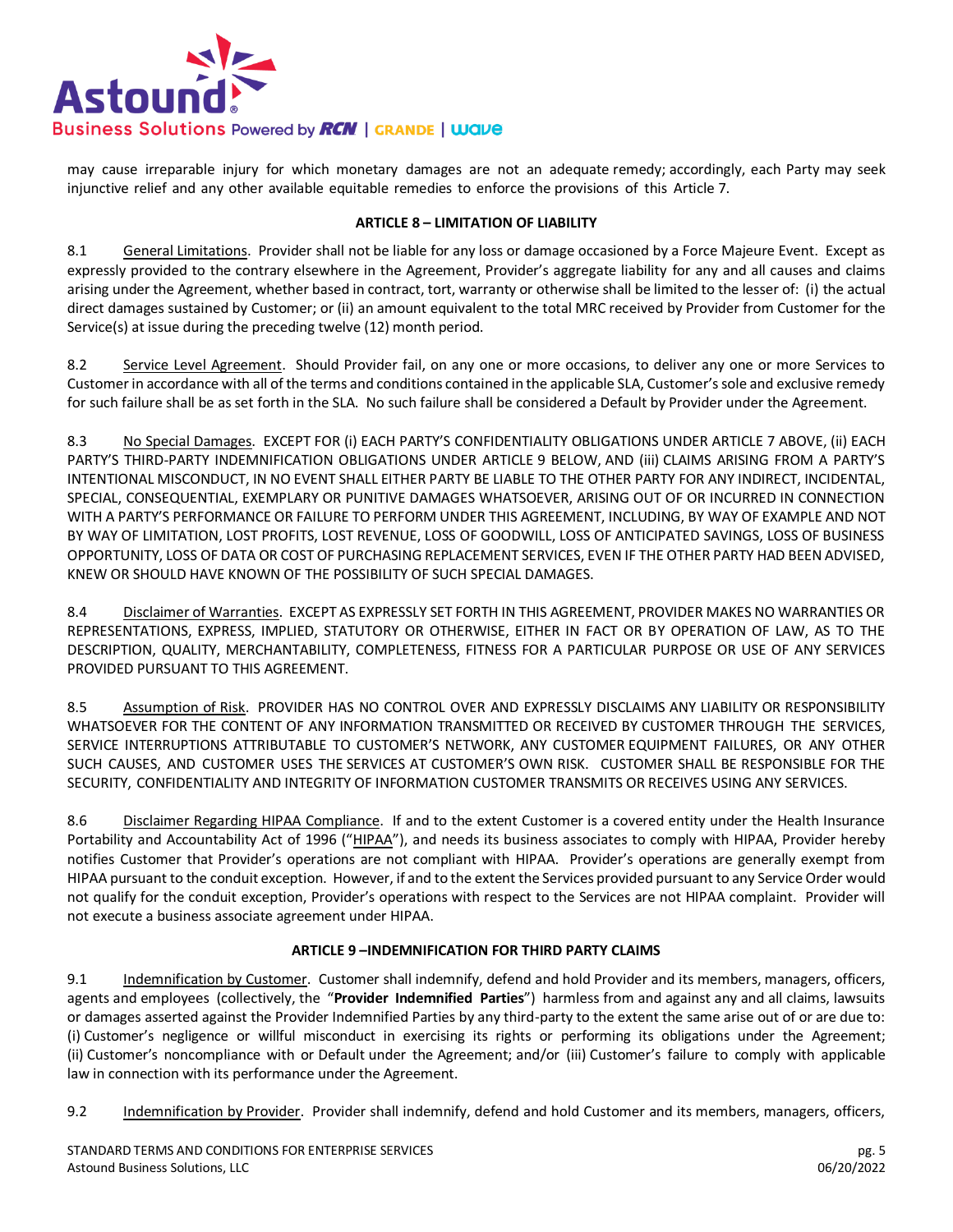

agents and employees (collectively, the "**Customer Indemnified Parties**") harmless from and against any and all claims, lawsuits or damages asserted against the Customer Indemnified Parties by any third-party to the extent the same arise out of or are due to: (i) Provider's negligence or willful misconduct in exercising its rights and performing its obligations under the Agreement; (ii) Provider's noncompliance with or Default under the Agreement; and/or (iii) Provider's failure to comply with applicable law in connection with its performance under the Agreement.

9.3 Indemnification Procedures for Third-Party Claims. Should any third-party claim arise under this Article 9, the indemnified Party shall promptly notify the indemnifying Party of same in writing, and shall take such action as may be necessary to avoid default or other adverse consequences in connection with such claim. The indemnifying Party shall have the right to select counsel and to control the defense and settlement of such claim; provided, however, that the indemnified Party shall be entitled to participate in the defense of such claim and to employ counsel at its own expense to assist in handling the claim, and provided further, that the indemnifying party shall not take any action in defense or settlement of the claim that would negatively impact the indemnified Party without the consent of the indemnified Party. The indemnified Party shall reasonably cooperate with the indemnifying Party in the defense of the third-party claim, including making its files and personnel reasonably available to the indemnifying Party, all at the cost and expense of the indemnifying Party.

# **ARTICLE 10 – FORCE MAJEURE EVENTS**

Neither Party shall be liable for any delay in or failure of performance hereunder (other than Customer's payment obligations under Article 4) due to causes beyond such Party's reasonable control including, but not limited to, acts of God, fire, flood, earthquake, ice storms, wind storms, or other sever weather events, explosion, vandalism, cable cut, terrorist acts, insurrection, riots or other civil unrest, national or regional emergency, unavailability of rights-of-way, a governmental authority's failure to timely act, inability to obtain equipment, material or other supplies due to strike, lockout or work stoppage, or any law, order, regulation, direction, action or request of any civil or military governmental authority (each, a "**Force Majeure Event**"). If any Force Majeure Event causes an increase in the time required for performance of any of its duties or obligations, the affected Party shall be entitled to an equitable extension of time for completion. If the delay in performance caused by the Force Majeure Event exceeds thirty (30) days, either Party may terminate the Agreement or the applicable Service Order(s) immediately on written notice to the other Party, without incurring any liability in connection with such termination.

#### **ARTICLE 11 – DISPUTE RESOLUTION**

11.1 General Provisions. Except for actions seeking a temporary restraining order or injunction, or suits to compel compliance with this dispute resolution process, the Parties agree to use the dispute resolution procedures set forth in this Article 11 with respect to any controversy or claim (each, a "**Dispute**") arising out of or relating to the Agreement. All discussions occurring and documents exchanged pursuant to Sections 11.2 and 11.3 below are confidential and inadmissible for any purpose in any legal proceeding involving the Parties; provided that evidence that is otherwise admissible or discoverable shall not be rendered inadmissible or non-discoverable as a result of its use in the negotiation or mediation process.

11.2 Negotiations. Should any Dispute arise, either Party may give the other Party written notice of the Dispute (each, a "**Dispute Notice**"). The Parties shall use good faith efforts to resolve the Dispute through negotiation within thirty (30) days of the date on which the Dispute Notice is delivered. With respect to Fee disputes arising under Article 4, compliance with the negotiation procedures described in Section 4.2 shall be in lieu of the provisions of this Section 11.2. If the Parties do not resolve the Dispute within such thirty (30) day period, either of the Parties may submit the matter to non-binding mediation through a professional mediation service. Any Dispute that is not resolved by negotiation and is not submitted to mediation shall be resolved by binding arbitration pursuant to Section 11.4 below.

11.3 Mediation. If a Dispute is submitted to mediation, the Parties will cooperate in selecting a qualified mediator from a panel of neutral mediators having experience in the telecommunications and broadband internet industry. The Parties shall share equally in the costs of mediation. Any Dispute submitted to mediation that is not resolved within sixty (60) days of submitting the Dispute to mediation shall be resolved by binding arbitration as provided in Section 11.4 below.

11.4 Binding Arbitration. Any arbitration hearing shall be before a single neutral arbitrator and shall be held in the New York,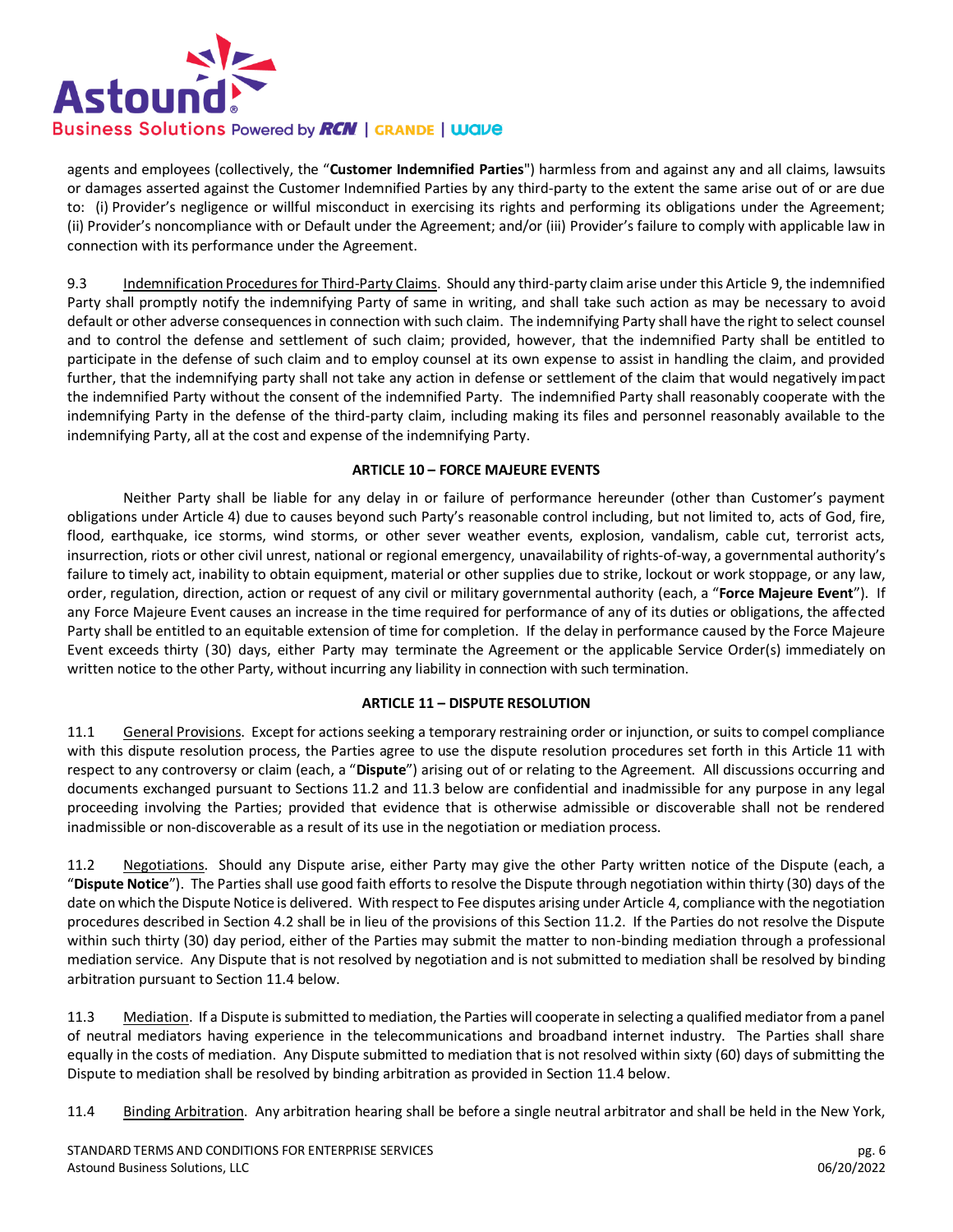

New York offices of Judicial Arbitration & Mediation Services, Inc., or a similar professional dispute resolution organization. The arbitration shall be administered pursuant to the commercial arbitration rules and procedures of the American Arbitration Association. The Parties shall equally share the fees of the arbitrator. The Federal Arbitration Act, 9 U.S.C. §§ 1-15, not state law, shall govern the arbitrability of all disputes.

11.5 Governing Law. The Agreement and all matters arising out of the Agreement shall be governed by the laws of the State of Delaware. Any judicial action arising in connection with the Agreement shall be in the Superior Court of the State of Delaware in and for New Castle County, or in the Federal District Court for the District of Delaware, as applicable. Customer waives all defenses of lack of personal jurisdiction and forum non conveniens. *Each party irrevocably waives, to the fullest extent permitted by law, trial by jury of any disputes, claims or issues arising under the Agreement.*

# **ARTICLE 12 – ASSIGNMENT AND ASSUMPTION**

Except as otherwise provided in this Article 12, neither Party shall assign, delegate or otherwise transfer the Agreement or its obligations under the Agreement, in whole or in part, without the prior written consent of the other Party. Notwithstanding the foregoing, either Party may, without the necessity of obtaining the other Party's consent, assign its interest in and to the Agreement to: (i) any entity acquiring such Party, whether by merger or through purchase of substantially all the assets of such Party; (ii) a lender as an asset securing indebtedness; or (iii) an Affiliate of such party; provided, that in the event of a transfer to an Affiliate, the transferring Party shall continue to remain liable for the obligations under the Agreement.

# **ARTICLE 13 – NOTICES**

Unless otherwise provided elsewhere in the Agreement, any notice to be given to either Party under the Agreement will be in writing. Notices to Provider shall be directed to Provider's address set forth below. Notices to Customer shall be directed to Customer's addresses set forth in the applicable Service Order. Notices will be deemed received (i) the next business day, when sent by reliable, commercial overnight courier; (ii) three (3) business days after being sent by certified mail, postage prepaid and return receipt requested; (iii) when actually received, if sent by email during the business hours of 9:00 a.m. to 5:00 p.m. (recipient's time). Notices received after 5:00 p.m. (recipient's time) will be effective the next business day.

| <b>Provider's Address for Notices:</b> | With a Copy to:                        |
|----------------------------------------|----------------------------------------|
| Astound Business Solutions, LLC        | <b>Astound Business Solutions, LLC</b> |
| 650 College Road East, Suite 3100      | 650 College Road East, Suite 3100      |
| Princeton, NJ 08540                    | Princeton, NJ 08540                    |
| <b>ATTN: Business Solutions</b>        | ATTN: Legal Department                 |

Either Party may change its notice address by giving notice to the other Party in accordance with this Article.

#### **ARTICLE 14 – REPRESENTATIONS AND COVENANTS**

Each Party represents and covenants to the other as follows: (i) the execution and delivery of the Agreement and the performance of its obligations hereunder have been duly authorized; (ii) the Agreement is a valid and legal agreement binding on such parties and enforceable in accordance with itsterms; (iii) to the best of its knowledge and belief, itisin material compliance with all laws, rules and regulations and court and governmental orders related to the operation of its business; and (iv) it shall comply with all applicable laws and regulations when exercising its rights and performing its obligations under the Agreement.

#### **ARTICLE 15 – MISCELLANEOUS**

15.1 Entire Agreement; Interpretation. The Agreement constitutes the entire agreement between the Parties regarding the subject matter hereof, and supersedes any and all prior oral or written agreements between the Parties regarding the subject matter contained herein. The Agreement may only be modified or supplemented by an instrument executed by an authorized representative of each Party. The Agreement and each of the terms and provisions of it are deemed to have been explicitly negotiated by the Parties, and the language in all parts of the Agreement shall, in all cases, be construed according to its fair meaning and not strictly for or against either of the Parties. If any provision of the Agreement or the application thereof to any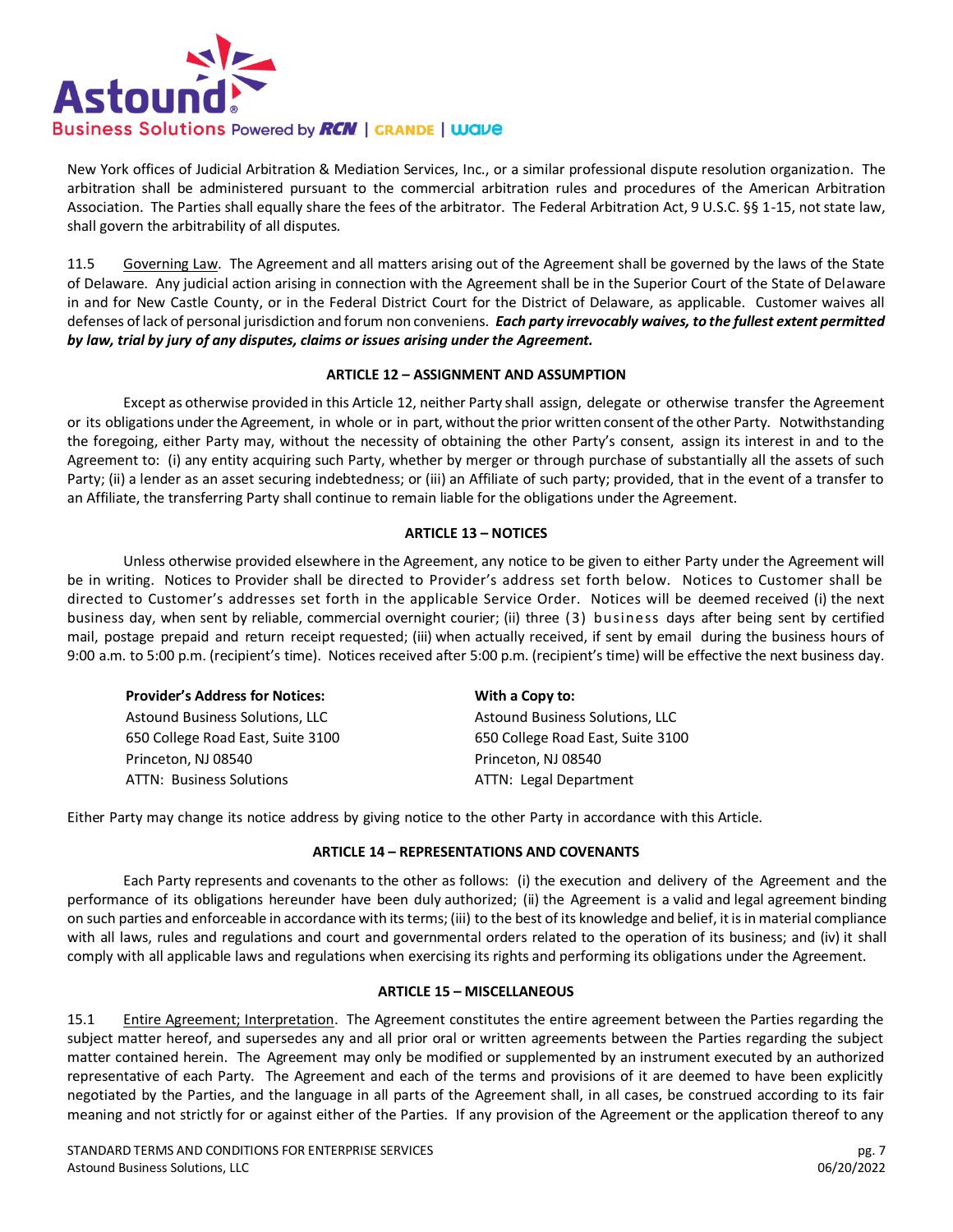

person or circumstance shall, for any reason and to any extent, be found invalid or unenforceable, the remainder of the Agreement and the application of that provision to other persons or circumstances shall not be affected thereby, but shall instead continue in full force and effect.

15.2 No Waiver. No failure by either Party to enforce any rights hereunder will constitute a waiver of such rights. Nor shall a waiver by either Party of any particular breach or default constitute a waiver of any other breach or default or any similar future breach or default. Provider's acceptance of any payment under the Agreement will not constitute an accord or any other form of acknowledgement or satisfaction that the amount paid is in fact the correct amount, and acceptance of a payment will not release any claim by Provider for additional amounts due from Customer.

15.3 Attorneys' Fees. If any proceeding is brought by a Party to enforce or interpret any term or provision of the Agreement, the substantially prevailing Party in such proceeding will be entitled to recover, in addition to all other relief as set forth in the Agreement, that Party's reasonable attorneys' and experts' fees and expenses.

15.4 Relationship; No Third Party Beneficiaries. The Agreement is a commercial contract between Provider and Customer and the relationship between the Parties is that of independent contractors. Nothing in the Agreement creates any partnership, principal- agent, employer-employee or joint venture relationship between the Parties or any of their Affiliates, agents or employees for any purpose. The Agreement is for the sole benefit of Provider and Customer and is not intended to confer any rights on any other person; there are no third party beneficiaries of the Agreement.

15.5 Exhibits. The following Exhibits, which are attached to these T&Cs, are incorporated herein and by this reference made a part of these T&Cs:

- EXHIBIT A Service Level Agreement for Lit Fiber Services
- EXHIBIT B Service Level Agreement for Dark Fiber & Wavelength Services

15.6 Computation of Time. Except where expressly provided to the contrary, as used in the Agreement, the word "day" shall mean "calendar day," and the computation of time shall include all Saturdays, Sundays and holidays for purposes of determining time periods specified in the Agreement. If the final date of any period of time set out in any provision of the Agreement falls upon a Saturday or a Sunday or a legal holiday, then in such event, the time of such period shall be extended to the next day that is not a Saturday, Sunday or legal holiday. As used in the Agreement, the term "business day" shall mean a day that is not a Saturday, Sunday or a legal holiday.

15.7 Counterparts; Electronic Signatures. Any Service Order entered into by the Parties pursuant to these T&Cs may be executed in multiple counterparts, each of which shall constitute an original, and all of which shall constitute one and the same instrument. Any executed documents sent to the other Party in portable document format (pdf) images via email will be considered the same as an original document. The Parties consent to the use of electronic signatures.

*[The remainder of this page is intentionally left blank.]*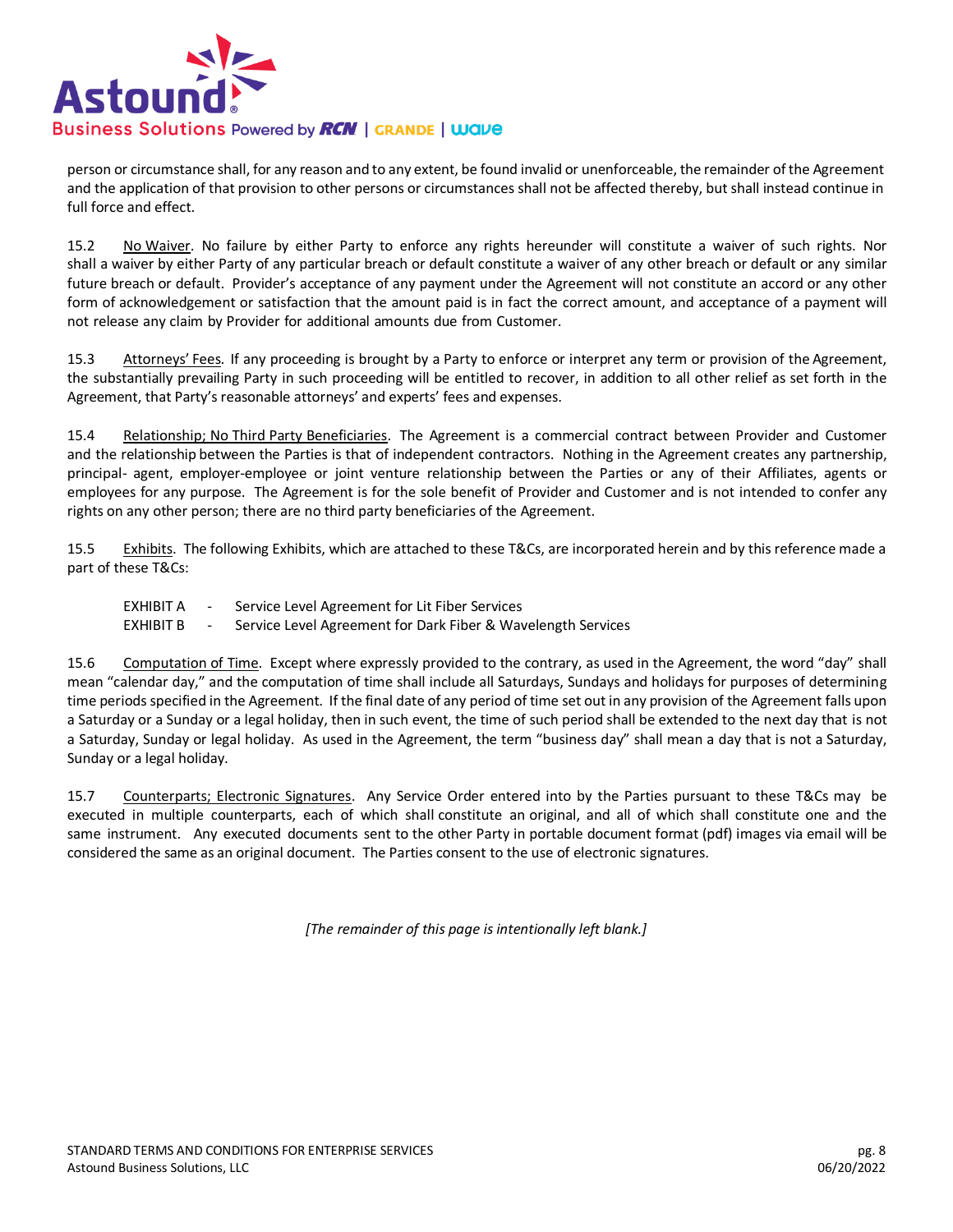

# **EXHIBIT A**

#### **to**

#### **Standard Terms and Conditions for Enterprise Services**

#### **Service Level Agreement for Lit Fiber Services**

This Service Level Agreement for Lit Fiber Services (this "SLA") is a part of is a part of Astound Business Solutions, LLC's ("Astound's") Standard Terms and Conditions for Enterprise Services ("T&Cs"). Unless otherwise provided in the applicable Service Order, this SLA applies to the following types of lit fiber Services provided by Astound pursuant to the T&Cs: (a) dedicated Internet access services, (b) Ethernet transport services, and (c) voice services, including hosted voice.

#### **1. AVAILABILITY SLA**

Astound's Network is designed to provide a target **Availability of at least 99.99%** per month. If the Availability target is not achieved in a given calendar month, Customer shall be entitled to the remedies set forth in the table below, which must be claimed as described in this SLA.

| <b>Target Availability</b> | Duration of Service Outage     | Customer Credit as % of MRC for<br>the applicable Circuit* |
|----------------------------|--------------------------------|------------------------------------------------------------|
| 99.99% Availability        | Less than 4 minutes 20 seconds | <b>Target Met</b>                                          |
|                            | 4 min. 20 sec. up to 2 hours   | 5%                                                         |
|                            | > 2 hour up to 6 hours         | 10%                                                        |
|                            | > 6 hours up to 12 hours       | 20%                                                        |
|                            | > 12 hours up to 24 hours      | 35%                                                        |
|                            | > 24 hours                     | 50%                                                        |

\*Customer credits for Unavailability are calculated on an individual circuit basis, and the amount of any credit is based on the portion of MRC allocable to the affected circuit.

#### **2. MEAN TIME TO RESTORE ("MTTR") SLA**

In the event of Outages in Services due to failure or malfunction of the Astound Network or Astound Equipment, Astound's CNOC is designed to provide a **MTTR of 6 hours or less**. If the target MTTR is not met for a particular circuit in a given calendar month, and Customer receives a Service from Astound on the circuit at issue, then Customer shall be entitled to remedies set forth in the table below, which must be claimed as described in this SLA.

| <b>Target MTTR</b> | <b>Actual MTTR</b>    | <b>Customer Credit</b><br>as % of MRC for the<br>applicable Circuit |
|--------------------|-----------------------|---------------------------------------------------------------------|
| 6 hr MTTR          | $\leq 6$ Hrs.         | <b>Target Met</b>                                                   |
|                    | $> 6$ Hrs. to 10 Hrs. | 5%                                                                  |
|                    | > 10 Hrs. to 18 Hrs.  | 10%                                                                 |
|                    | $>$ 18 Hrs.           | 20%                                                                 |

#### **3. PACKET DELIVERY/PACKET LOSS SLA**

The Astound Network is designed to provide **no greater than 0.1% Packet Loss**. If the Packet Loss target is not achieved in a given calendar month, Customer shall be entitled to the remedies set forth in the table below, which must be claimed as described in this SLA. Customer credits for average monthly Packet Loss are calculated on an individual circuit basis, and the amount of any credit is based on the portion of MRC allocable to the affected circuit.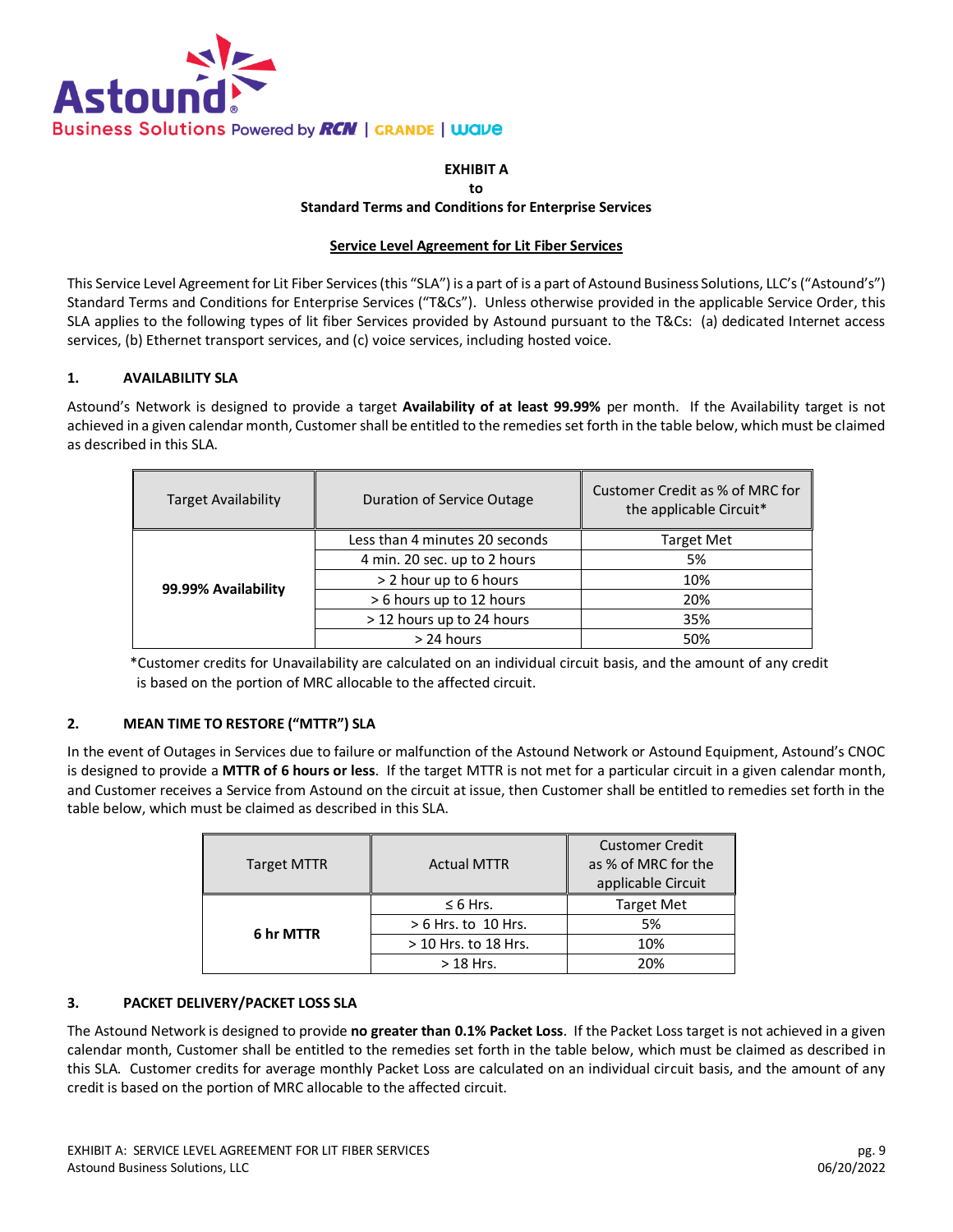

| <b>Target Maximum</b><br>Packet Loss | <b>Actual Packet Loss</b><br>(lower end – upper end) | <b>Customer Credit</b><br>as % of MRC for the<br>applicable Circuit |
|--------------------------------------|------------------------------------------------------|---------------------------------------------------------------------|
| $\leq$ 0.1% Packet Loss              | $0\% - 0.1\%$                                        | <b>Target Met</b>                                                   |
|                                      | $> 0.1\% - 0.4\%$                                    | 5%                                                                  |
|                                      | $> 0.4\% - 0.7\%$                                    | 10%                                                                 |
|                                      | $> 0.7\% - 1.0\%$                                    | 25%                                                                 |
|                                      | >1.0%                                                | 50%                                                                 |

#### **4. LATENCY SLA**

The Astound Network is designed to provide a monthly average one-way Latency not to exceed the following:

- **For "Local Market" distances of ≤ 75 miles = 10 ms**
- **For "Inter-Market" distances of between 76 – 750 miles = 20 ms**
- **For "Long-Haul" distances of > 750 miles = 50 ms**

If the applicable Latency target is not achieved in a given month and Astound does not remedy the problem within fifteen (15) calendar days from the date on which Customer opens a Trouble Ticket with the Astound CNOC regarding excessive Latency, Customer shall be entitled to the remedies set forth in the table below, which must be claimed as described in this SLA.

| <b>Target</b><br><b>Local Market</b><br>Latency | <b>Target</b><br><b>Inter-Market</b><br>Latency | <b>Target</b><br>Long-Haul<br>Latency | <b>Actual One-Way</b><br>Latency<br>(lower end - upper end) | <b>Customer Credit</b><br>as % of MRC for<br>the applicable<br>Circuit |
|-------------------------------------------------|-------------------------------------------------|---------------------------------------|-------------------------------------------------------------|------------------------------------------------------------------------|
| 20 ms or less<br>10 ms or less                  |                                                 | $\leq$ Target Latency                 | <b>Target Met</b>                                           |                                                                        |
|                                                 |                                                 |                                       | > Target up to 8 ms over Target                             | 5%                                                                     |
|                                                 | 50 ms or less                                   | > 8 ms up to 15 ms over Target        | 10%                                                         |                                                                        |
|                                                 |                                                 |                                       | > 15 ms up to 20 ms over Target                             | 25%                                                                    |
|                                                 |                                                 |                                       | > 20 ms over Target                                         | 50%                                                                    |

#### **5. NETWORK JITTER SLA**

The Astound Backbone Network is designed to have a monthly average one-way Network Jitter not to exceed the following:

- **For Local Market distances of ≤ 75 miles = 2 ms**
- **For Inter-Market distances of between 76 – 750 miles = 5 ms**
- **For Long-Haul distances of > 750 miles = 15 ms**

If the applicable Network Jitter target is exceeded in a given calendar month, Customer will be entitled to a credit of 1/30<sup>th</sup> of the MRC of the affected circuit for that month for each full 1ms of Network Jitter above the Network Jitter target set forth above. Any such credit must be claimed as described in this SLA.

#### **6. CHRONIC OUTAGE**

If Customer experiences a Chronic Outage with respect to a Service, Customer shall have the right to elect either of the following remedies, which must be claimed as described in this SLA: (i) substitute a different Service or a different circuit/path for the Service and circuit/path that experienced the Chronic Outage without incurring any Termination Charge or installation fees; or (ii) terminate the affected Service for the circuit/path that experienced the Chronic Outage without incurring any Termination Charge.

#### **7. DEFINITIONS**

For purposes of this SLA the following terms shall have the meanings set forth below.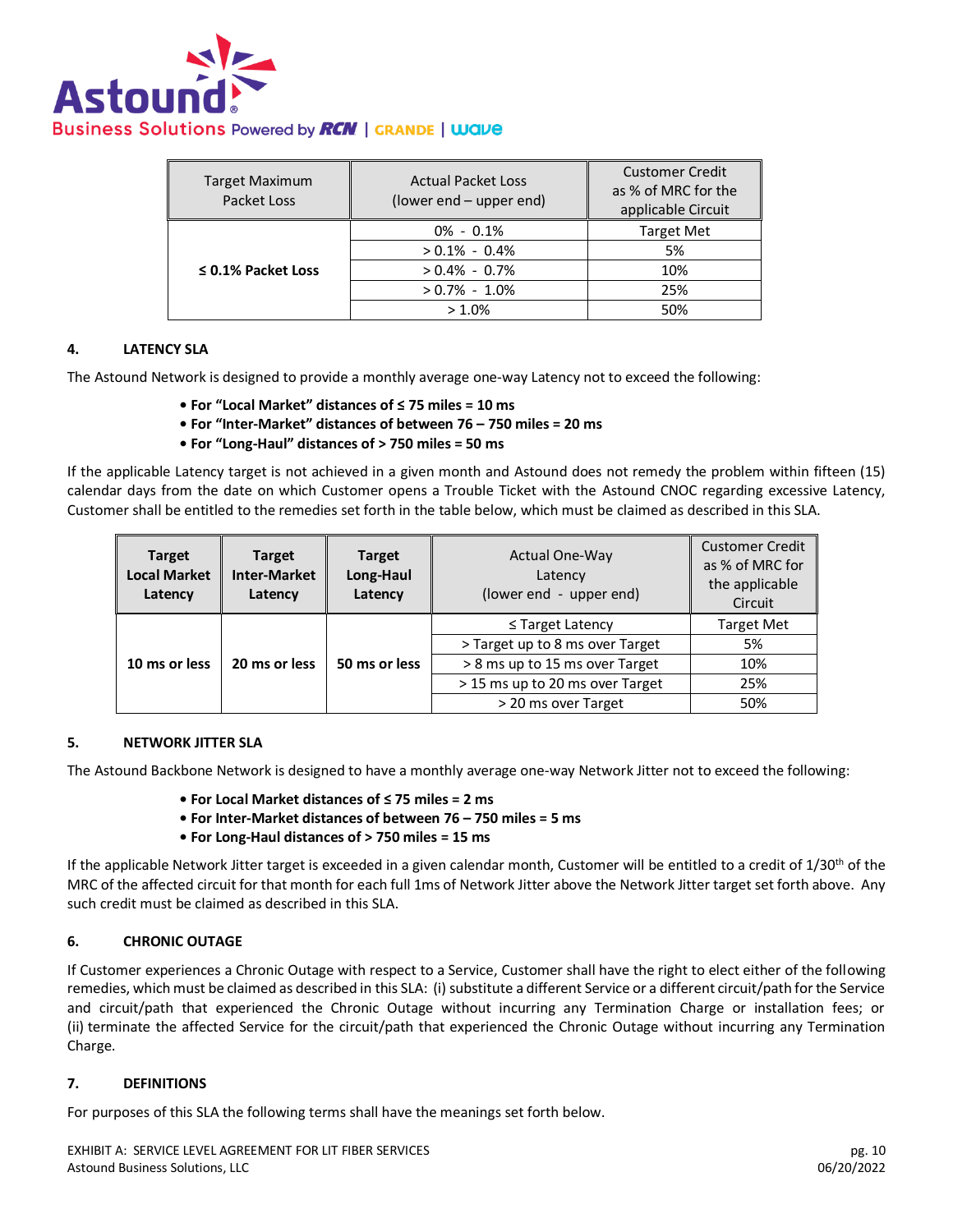

"Astound Backbone Network" means Astound's core fiber backbone that connects Astound's POPs and regional hubs.

"Astound's Commercial Network Operations Center" or "Astound's CNOC" means Astound's commercial network operations center, which is staffed 24x7x365.

"Astound Network" means all equipment, facilities and infrastructure that Astound uses to provide Services to Customer, and includes Customer's access port. The "Astound Network" does not include Customer owned or leased equipment (unless leased from Astound), or any portion of Customer's local area network after the demarcation point for the Services provided by Astound.

"Availability" means the ability of Customer to exchange Ethernet packets with the Astound Network via Customer's router port. Availability is measured in minutes of uptime over the calendar month during which the Services are Available:

| % Availability       | $\overline{\phantom{0}}$<br>$\overline{\phantom{0}}$ | (Total Minutes in Month – Total Minutes of Unavailability in Month) |
|----------------------|------------------------------------------------------|---------------------------------------------------------------------|
| (per calendar month) |                                                      | Total Minutes in Month                                              |

For Ethernet Transport Services and VoIP Services, Availability is calculated at the individual circuit level, between Astound's Backbone Network and the Customer's router port. For Dedicated Internet Access Services, Availability is calculated from the Customer's router port through the Astound Network to the handoff point for the Internet. Dedicated Internet Access Service Availability does not include the availability of the Internet itself or any particular Internet resource. Periods of Excused Outage are not included in Availability metrics.

"Chronic Outage" means a series of three (3) or more Service Outages affecting the same Service on the same circuit during a given calendar month, each of which has an actual time to restore "TTR" in excess of Astound's targeted MTTR.

"Emergency Maintenance" means Astound's efforts to correct conditions on the Astound Network that are likely to cause a material disruption to or outage in services provided by Astound and which require immediate action. Emergency Maintenance may degrade the quality of the Services provided to Customer, including possible outages. Any such outages are Excused Outages that will not entitle Customer to credits under this SLA. Astound may undertake Emergency Maintenance at any time Astound deems necessary and will provide Customer with notice of such Emergency Maintenance as soon as commercially practicable under the circumstances.

"Excused Outage" means any disruption to or unavailability of Services caused by or due to (i) Scheduled Maintenance, (ii) Emergency Maintenance, or (iii) circumstances beyond Astound's reasonable control, such as, by way of example only, Force Majeure Events, acts or omissions of Customer or Customer's agents, licensees or end users, electrical outages not caused by Astound, or any failure, unavailability, interruption or delay of third-party telecommunications network components the use of which are reasonably necessary for Astound's delivery of the Services to Customer.

"Jitter" or "Network Jitter" refers to a variation in the interval at which packets are received, also described as the variability in Latency as measured in the variability over time of the packet Latency across a network. Jitter is calculated as an aggregate average monthly metric measured by Astound across the Astound Backbone Network between a sample of Astound POPs. Local access loops are not included. Periods of Excused Outage are not included in Jitter metrics.

"Latency" means how much time it takes, measured in milliseconds, for a packet of data to get from one designated point on Astound's Network to another designated point on Astound's Network. Latency is calculated as an aggregate average monthly metric measured by Astound across the Astound Backbone Network between a sample of Astound POPs. Local access loops are not included. Periods of Excused Outage are not included in Latency metrics.

"Mean Time to Restore" or "MTTR" means the average time required to restore the Astound Network to a normally operating state in the event of an Outage. MTTR is calculated on a circuit basis, as a monthly average of the time it takes Astound to repair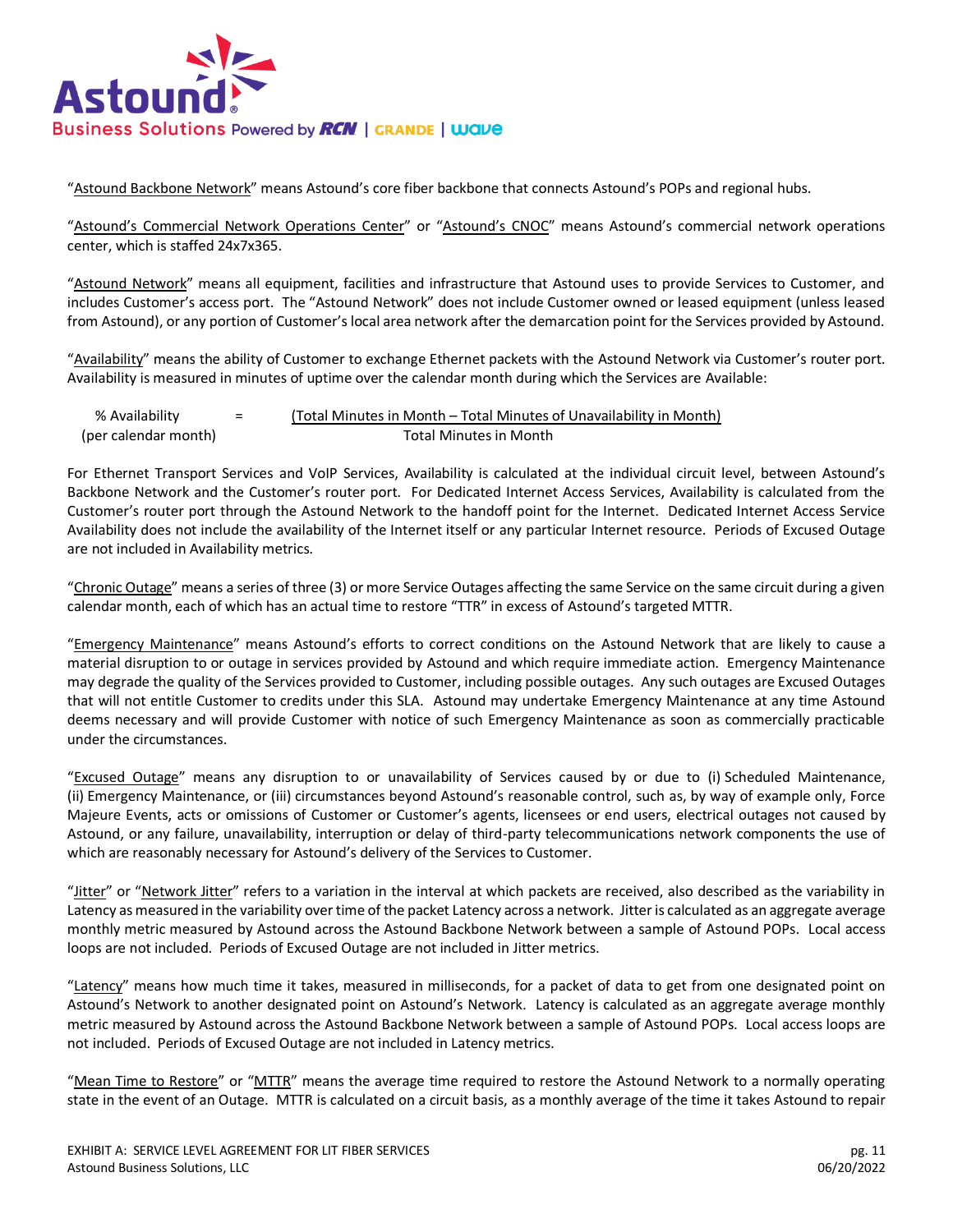

all Service Outages on the specific circuit. MTTR is measured from the time an Outage related Trouble Ticket is generated by the Astound CNOC until the time the Service is again Available. The cumulative length of Service Outages per circuit is divided by the number of Trouble Tickets in the billing month to derive the monthly MTTR per circuit:

MTTR in Hrs = Elementative Length of Service Outages Per Month Per Circuit (per calendar month) Total Number of Trouble Tickets for Service Outages Per Month Per Circuit

Periods of Excused Outage are not included in MTTR metrics.

"Outage" means a disruption in the Service making the Service completely unavailable to Customer that is not an Excused Outage. For purposes of SLA-related credits and remedies, the period of unavailability begins when an Outage-related Trouble Ticket is opened by the Customer and ends when the connection is restored, as measured by Astound. Unavailability does not include periods of Service degradation, such as slow data transmission.

"Packet Loss" means the unintentional discarding of data packets in a network when a device (e.g., switch, router, etc.) is overloaded and cannot accept any incoming data. Packet Loss is calculated as aggregate average monthly metric measured by Astound across the Astound Backbone Network between a sample of Astound POPs. Local access loops are not included. Periods of Excused Outage are not included in Packet Loss metrics.

"Scheduled Maintenance" means any maintenance of the portion of the Astound Network to which Customer's router is connected that is performed during a standard maintenance window (1:00AM – 6:00AM Local Time). Customer will be notified via email at least forty-eight (48) hours in advance of any scheduled maintenance that is likely to affect Customer's Service.

"Trouble Ticket" means a trouble ticket generated through the Astound CNOC upon notification of a Service-related problem. Trouble Tickets may be generated by Astound pursuant to its internal network monitoring process, or by Customer's reporting of a problem to the Astound CNOC. In order for Customer to be eligible for credits or remedies under this SLA, Customer must contact the Astound CNOC and open a Trouble Ticket regarding the problem; Trouble Tickets generated internally by Astound will not provide a basis for Customer credits or Chronic Outage remedies.

#### **8. CLAIMING CREDITS AND REMEDIES**

**8.1 Requesting SLA Related Credits and Chronic Outage Remedies.** To be eligible for any SLA-related Service credit or Chronic Outage remedy, Customer must be current in its financial obligations to Astound. Credits are exclusive of any applicable taxes charged to Customer or collected by Astound.

- (i) To claim SLA-related Service credits, Customer must do the following:
	- (a) Open a Trouble Ticket with the Astound CNOC within twenty-four (24) hours of the occurrence giving rise to the claimed credit(s);
	- (b) Submit a written request for the credit(s) to Customer's account manager within fifteen (15) days after the end of the calendar month in which the incident giving rise to the credit(s) occurred; and
	- (c) Provide the following documentation when requesting the credit(s):
		- Customer name and contact information;
		- Trouble Ticket number(s);
		- Date and beginning/end time of the claimed Outage or failed SLA metric;
		- Circuit IDs for each pertinent circuit/path; and
		- Brief description of the characteristics of the claimed Outage or failed SLA metric.
- (ii) To claim remedies for a Chronic Outage under this SLA, Customer must do the following:
	- (a) Open a Trouble Ticket regarding the Chronic Outage with the Astound CNOC within seventy-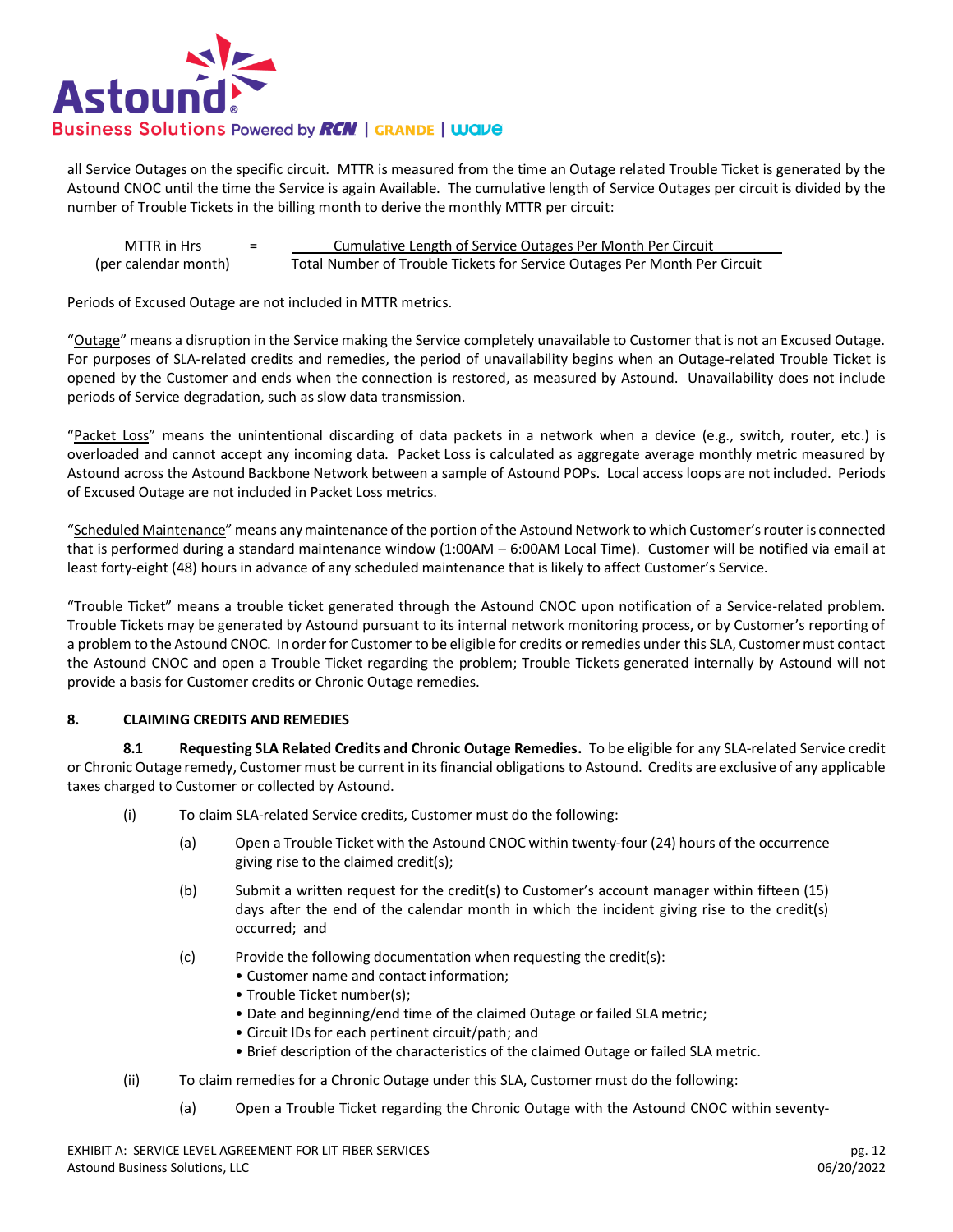

two (72) hours of the last Outage giving rise to the claimed remedy;

- (b) Submit a written request for a remedy regarding the Chronic Outage to Customer's account manager within thirty (30) days of the end of the calendar month in which the Chronic Outage occurred; and
- (c) Provide the following documentation when requesting the remedy:
	- Customer name and contact information;
	- Type of remedy requested (e.g., substitution or termination);
	- Trouble Ticket numbers for each individual Outage event;
	- Date and beginning/end time of each of the claimed Outages;
	- Trouble Ticket number for the Chronic Outage at issue;
	- Circuit IDs for each pertinent circuit/path; and
	- Brief description of the characteristics of the claimed Chronic Outage.

If Customer fails to timely submit, pursuant to the procedure described in this Section, a request for any SLA-related credit or Service Outage remedy for which Customer might otherwise be eligible under this SLA, Customer shall be deemed to have waived its right to receive such credit or remedy. The credits and remedies provided by this SLA are Customer's sole and exclusive remedies for any and all claims or complaints regarding the quality and/or availability of any of the Services to which this SLA applies.

**8.2 Astound's Evaluation of Claims.** All claims for SLA-related credits and remedies for Chronic Outages are subject to evaluation and verification by Astound. Upon receiving a claim for SLA-related credit and/or remedies for Chronic Outage, Astound will evaluate the claim and respond to Customer within thirty (30) days. If Astound requires additional information in order to evaluate Customer's claim, Astound will notify Customer by email specifying what additional information is required. Customer will have fifteen (15) days from the date on which it receives Astound's request for additional information in which to provide the requested information to Astound. If Customer fails to provide the additional information within that time period, Customer will be deemed to have abandoned its claim. Astound will promptly notify Customer of Astound's resolution of each Customer claim. If Customer's claim for an SLA-related credit or Chronic Outage remedy is rejected, the notification will specify the basis for the rejection. If Customer's claim for a credit is approved, Astound will issue the credit to Customer's account, to appear on the next monthly invoice. If Customer's claim for a Chronic Outage remedy is approved, Astound will notify Customer of the date on which the requested substitution or termination will occur. Astound's determination regarding whether or not an SLA has been violated shall be final.

**8.3 Limitations and Exclusions.** Total credits for any given calendar month shall not exceed 100% of the MRC for the affected Service. Credits shall not be cumulative with respect to any given incident; instead, if multiple SLAs are violated during a single incident, Customer shall be entitled only to the largest applicable credit amount. This SLA will not apply and Customer will not be entitled to any credit under this SLA for any impairment of Services that is caused by or due to any of the following: (i) the acts or omissions of Customer, its agents, employees, contractors, or Customer's end users, or other persons authorized by Customer to access, use or modify the Services or the equipment used to provide the Services, including Customer's use of the Service in an unauthorized or unlawful manner; (ii) the failure of or refusal by Customer to reasonably cooperate with Astound in diagnosing and troubleshooting problems with the Services; (iii) scheduled Service alteration, maintenance or implementation; (iv) the failure or malfunction of network equipment or facilities not owned or controlled by Astound or Astound's Affiliates; (v) Force Majeure Events; (vi) Astound's inability (due to no fault of Astound) to access facilities or equipment as reasonably required to troubleshoot, repair, restore or prevent degradation of the Service; (vii) Astound's termination of the Service for cause, or as otherwise authorized by the Agreement; or (viii) Astound's inability to deliver Service by Customer's desired due date.

*[The remainder of this page is intentionally left blank.]*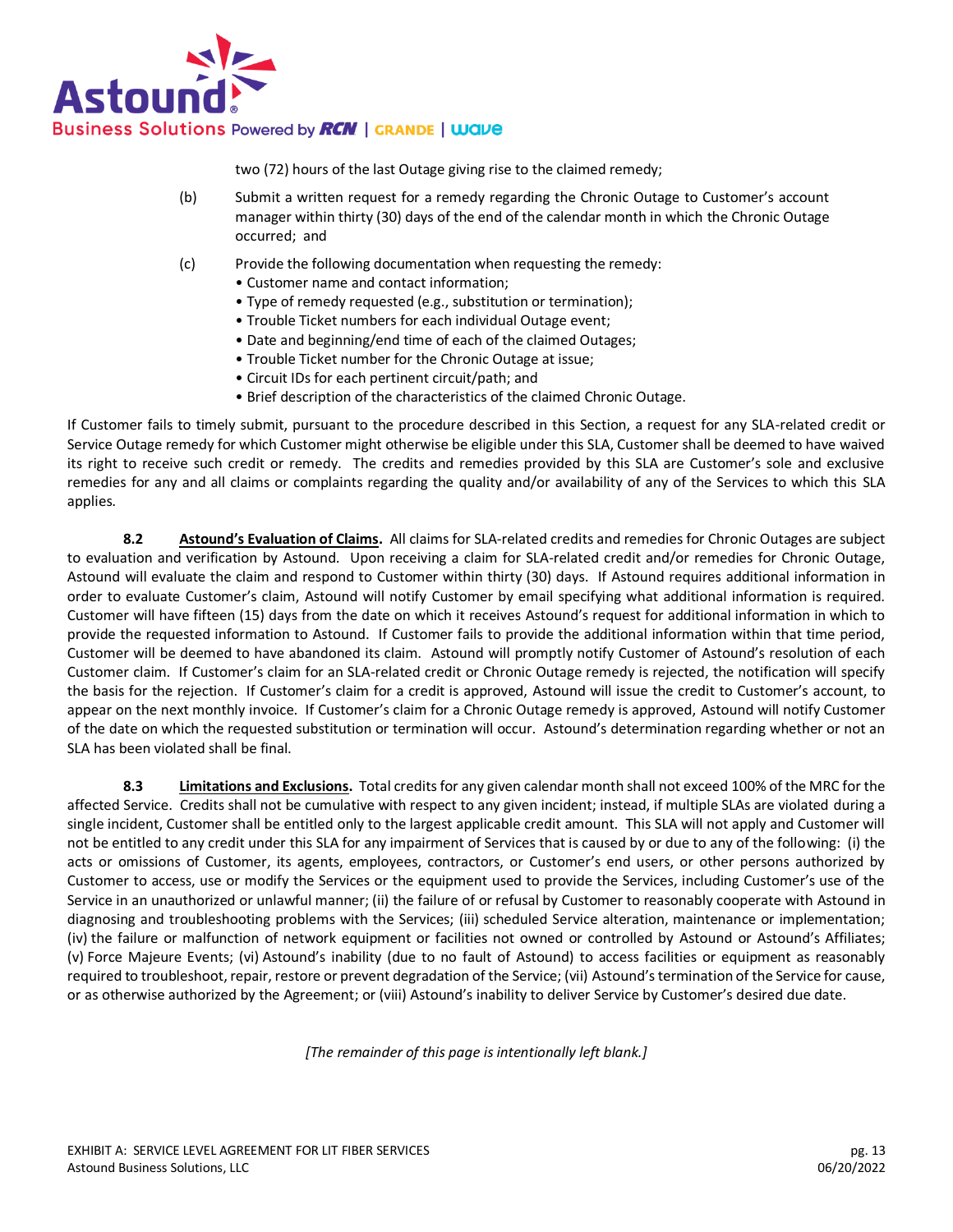

#### **EXHIBIT B to Standard Terms and Conditions for Enterprise Services**

### **Service Level Agreement for Dark Fiber & Wavelength Services**

This Service Level Agreement for Dark Fiber & Wavelength Services (this "SLA") is a part of Astound Business Solutions, LLC's ("Astound's") Standard Terms and Conditions for Enterprise Services ("T&Cs"). Unless otherwise provided in the applicable Service Order, this SLA applies to the following types of Services provided by Astound pursuant to the T&Cs: (i) dark fiber services, and (ii) wavelength services.

# **1. AVAILABILITY SLA**

Astound's dark fiber paths and wavelengths are designed to provide a target Availability of **at least 99.9%** per calendar month. If the Availability target is not met with respect to a given dark fiber path or wavelength in a given calendar month, Customer will be entitled to a credit in the amount set forth below, which must be claimed as described in this SLA. Customer credits for Outages of dark fiber or wavelength Services are calculated on an individual path basis, and the amount of any credit is based on the portion of MRC allocable to the affected Service.

|                            | <b>Customer Credit</b> |  |
|----------------------------|------------------------|--|
| Duration of Unavailability | as % of MRC for the    |  |
|                            | applicable Service     |  |
| Less than 45 minutes       | <b>Target Met</b>      |  |
| 45 Min. up to 8 hours      | 5%                     |  |
| > 8 hours up to 16 hours   | 10%                    |  |
| > 16 hours up to 24 hours  | 20%                    |  |
| > 24 hours                 | 35%                    |  |

# **2. MEAN TIME TO RESTORE ("MTTR") SLA**

In the event of Outages in the Services, Astound's CNOC is designed to provide a MTTR of **no greater than 6 hours**. If the target MTTR is not met for a particular dark fiber path or wavelength in a given calendar month, and Customer receives a Service from Astound on the path at issue, then Customer shall be entitled to remedies set forth in the table below, which must be claimed as described in this SLA.

| <b>Target MTTR</b> | <b>Actual MTTR</b>    | <b>Customer Credit</b><br>as % of MRC for the<br>applicable Service |
|--------------------|-----------------------|---------------------------------------------------------------------|
| 6 hr MTTR          | $\leq 6$ Hrs.         | <b>Target Met</b>                                                   |
|                    | $> 6$ Hrs. to 10 Hrs. | 5%                                                                  |
|                    | > 10 Hrs. to 18 Hrs.  | 10%                                                                 |
|                    | $>$ 18 Hrs.           | 20%                                                                 |

# **3. CHRONIC OUTAGE**

If Customer experiences a Chronic Outage with respect to a Service, Customer shall have the right to elect either of the following remedies, which must be claimed as described in this SLA: (i) substitute a different Service or a different path for the Service that experienced the Chronic Outage without incurring any Termination Charge or installation fees; or (ii) terminate the affected Service for the path that experienced the Chronic Outage without incurring any Termination Charge.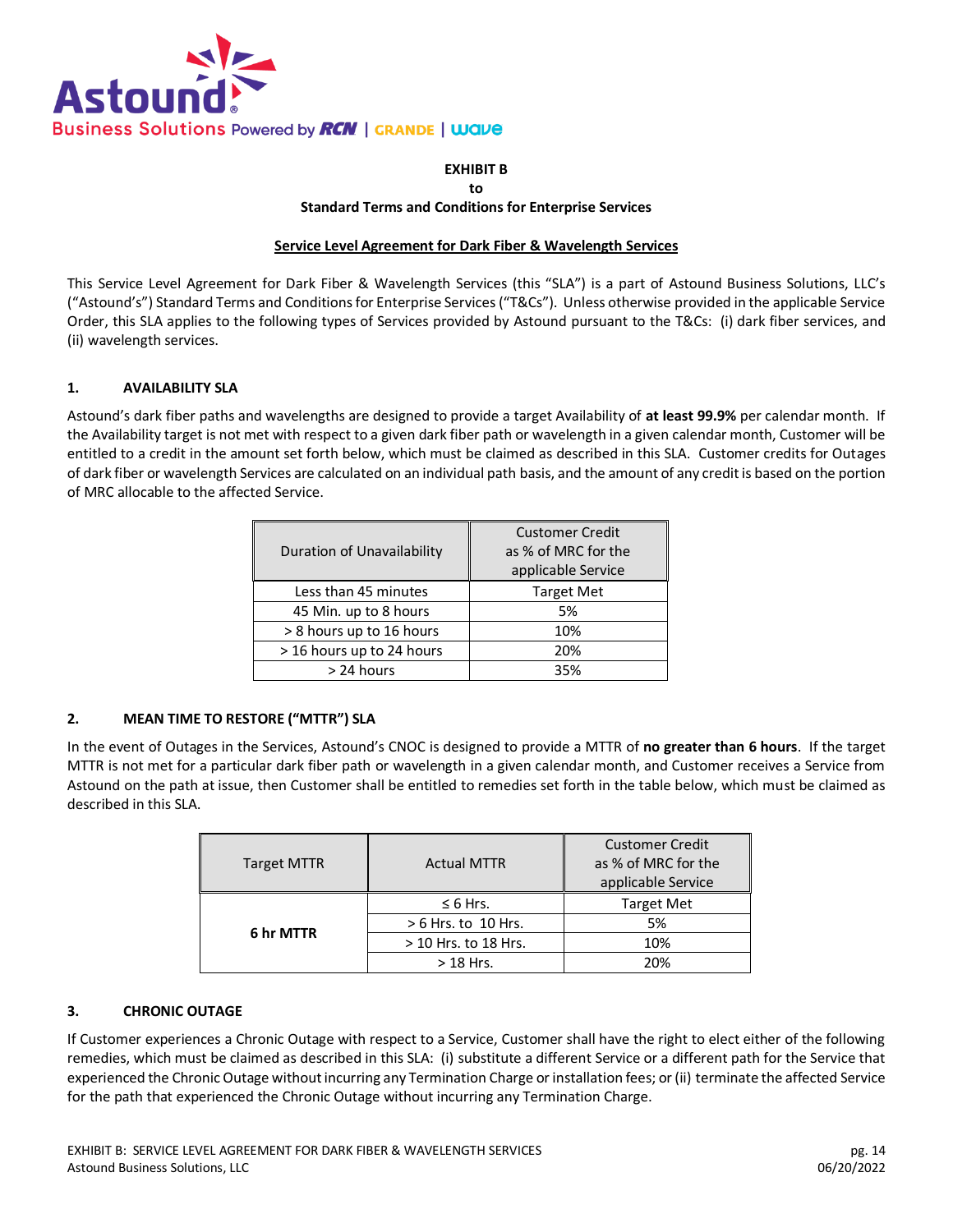

# **4. DEFINITIONS**

For purposes of this SLA the following terms shall have the meanings set forth below.

"Astound's Commercial Network Operations Center" or "Astound's CNOC" means Astound's commercial network operations center, which is staffed 24x7x365.

"Astound Network" means all equipment, facilities and infrastructure that Astound uses to provide Services to Customer, and includes Customer's access port. The "Astound Network" does not include Customer owned or leased equipment (unless leased from Astound), or any portion of Customer's local area network after the demarcation point for the Services provided by Astound.

"Availability" means the dark fibers or the wavelength at issue is available to and accessible by Customer at the specified locations, is capable of transmitting signals and can otherwise be used by Customer. Availability does not involve the quality of data transmission. Periods of Excused Outage are not included in the Availability metric. Astound does not monitor the use or availability of dark fiber or wavelength Services, thus any Outage must be reported to Astound by Customer.

"Chronic Outage" means a series of three (3) or more Service Outages affecting the same Service on the path during a given calendar month, each of which has an actual time to restore "TTR" in excess of Astound's targeted MTTR.

"Emergency Maintenance" means Astound's efforts to correct conditions on the Astound Network that are likely to cause a material disruption to or outage in Services provided by Astound and which require immediate action. Emergency Maintenance may degrade the quality of the Services provided to Customer, including possible outages. Any such outages are Excused Outages that will not entitle Customer to credits under this SLA. Astound may undertake Emergency Maintenance at any time Astound deems necessary and will provide Customer with notice of such Emergency Maintenance as soon as commercially practicable under the circumstances.

"Excused Outage" means any disruption to or unavailability of Services caused by or due to (i) Scheduled Maintenance, (ii) Emergency Maintenance, or (iii) circumstances beyond Astound's reasonable control, such as, by way of example only, Force Majeure Events, acts or omissions of Customer or Customer's agents, licensees or end users, electrical outages not caused by Astound, or any failure, unavailability, interruption or delay of third-party telecommunications network components the use of which are reasonably necessary for Astound's delivery of the Services to Customer.

"Mean Time to Restore" or "MTTR" means the average time required to restore the Service(s) to a normally operating state in the event of an Outage. MTTR is calculated on a path/route basis, as a monthly average of the time it takes Astound to repair all Service Outages on the specific path/route. MTTR is measured from the time Customer opens an Outage related Trouble Ticket is with the Astound CNOC until the time the Service is again Available. The cumulative length of Service Outages per circuit is divided by the number of Trouble Tickets in the billing month to derive the monthly MTTR per circuit:

MTTR in Hrs = Elementative Length of Service Outages Per Month Per Circuit (per calendar month) Total Number of Trouble Tickets for Service Outages Per Month Per Circuit

Periods of Excused Outage are not included in MTTR metrics.

"Outage" means a disruption in the Service making the Service completely unavailable to Customer that is not an Excused Outage. For purposes of SLA-related credits and remedies, the period of unavailability begins when an Outage-related Trouble Ticket is opened by the Customer and ends when the connection is restored, as measured by Astound. Unavailability does not include periods of Service degradation, such as slow data transmission.

"Scheduled Maintenance" means any maintenance of the portion of the Astound Network to which Customer's demarc is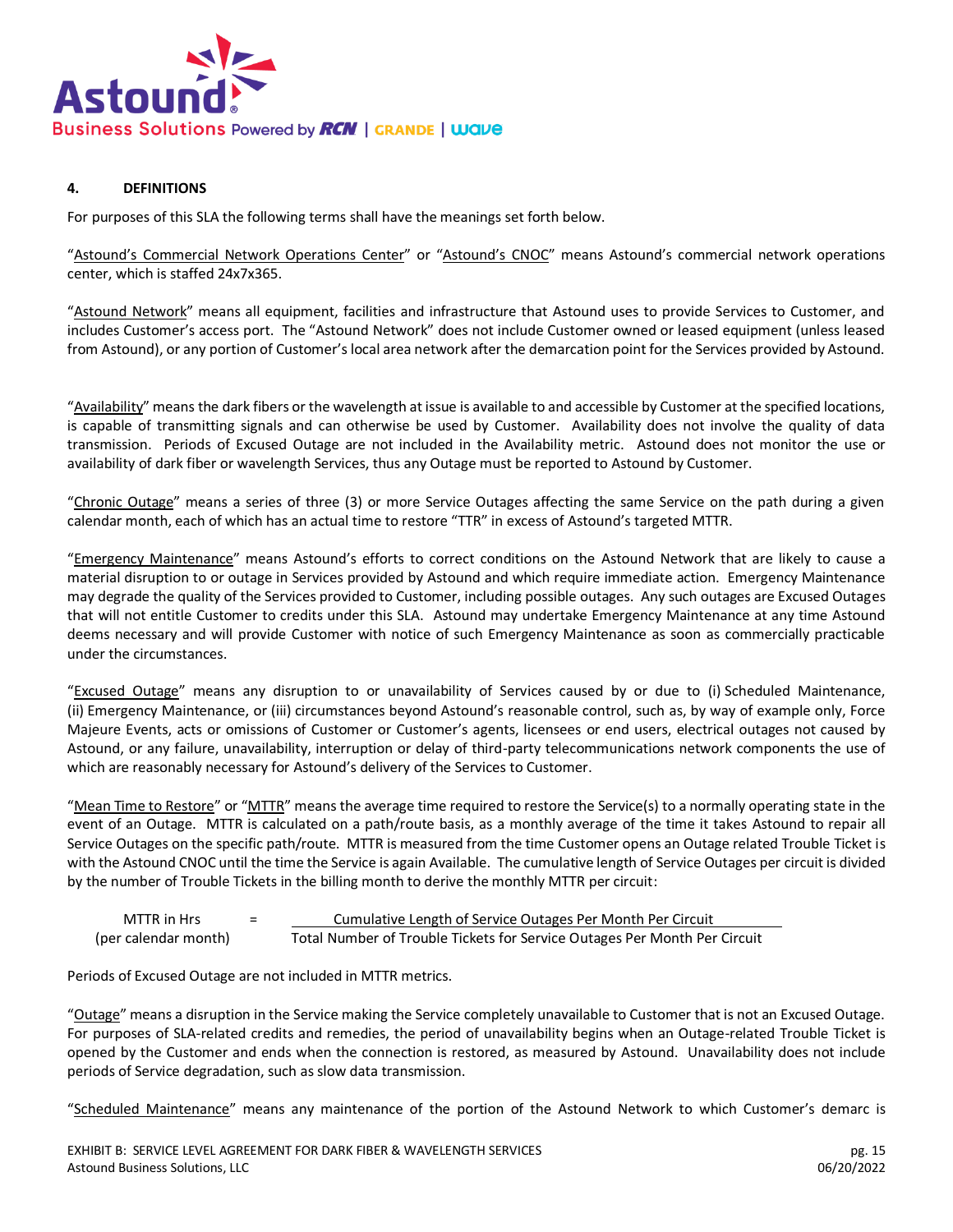

connected that is performed during a standard maintenance window (1:00AM – 6:00AM Local Time). Customer will be notified via email at least forty-eight (48) hours in advance of any scheduled maintenance that is likely to affect Customer's Service.

"Trouble Ticket" means a trouble ticket generated through the Astound CNOC upon notification of a Service-related problem. In order for Customer to be eligible for credits or remedies under this SLA, Customer must contact the Astound CNOC and open a Trouble Ticket regarding the problem.

#### **5. CLAIMING CREDITS AND REMEDIES**

**5.1 Requesting SLA Related Credits and Chronic Outage Remedies.** To be eligible for any SLA-related Service credit or Chronic Outage remedy, Customer must be current in its financial obligations to Astound. Credits are exclusive of any applicable taxes charged to Customer or collected by Astound.

- (i) To claim SLA-related Service credits, Customer must do the following:
	- (a) Open a Trouble Ticket with the Astound CNOC within twenty-four (24) hours of the occurrence giving rise to the claimed credit(s);
	- (b) Submit a written request for the credit(s) to Customer's account manager within fifteen (15) days after the end of the calendar month in which the incident giving rise to the credit(s) occurred; and
	- (c) Provide the following documentation when requesting the credit(s):
		- Customer name and contact information;
		- Trouble Ticket number(s);
		- Date and beginning/end time of the claimed Outage or failed SLA metric;
		- Circuit IDs for each pertinent circuit/path; and
		- Brief description of the characteristics of the claimed Outage or failed SLA metric.
- (ii) To claim remedies for a Chronic Outage under this SLA, Customer must do the following:
	- (a) Open a Trouble Ticket regarding the Chronic Outage with the Astound CNOC within seventytwo (72) hours of the last Outage giving rise to the claimed remedy;
	- (b) Submit a written request for a remedy regarding the Chronic Outage to Customer's account manager within thirty (30) days of the end of the calendar month in which the Chronic Outage occurred; and
	- (c) Provide the following documentation when requesting the remedy:
		- Customer name and contact information;
		- Type of remedy requested (e.g., substitution or termination);
		- Trouble Ticket numbers for each individual Outage event;
		- Date and beginning/end time of each of the claimed Outages;
		- Trouble Ticket number for the Chronic Outage at issue;
		- Circuit IDs for each pertinent circuit/path; and
		- Brief description of the characteristics of the claimed Chronic Outage.

If Customer fails to timely submit, pursuant to the procedure described in this Section, a request for any SLA-related credit or Service Outage remedy for which Customer might otherwise be eligible under this SLA, Customer shall be deemed to have waived its right to receive such credit or remedy. The credits and remedies provided by this SLA are Customer's sole and exclusive remedies for any and all claims or complaints regarding the quality and/or availability of any of the Services to which this SLA applies.

**5.2 Astound's Evaluation of Claims.** All claims for SLA-related credits and remedies for Chronic Outages are subject to evaluation and verification by Astound. Upon receiving a claim for SLA-related credit and/or remedies for Chronic Outage,